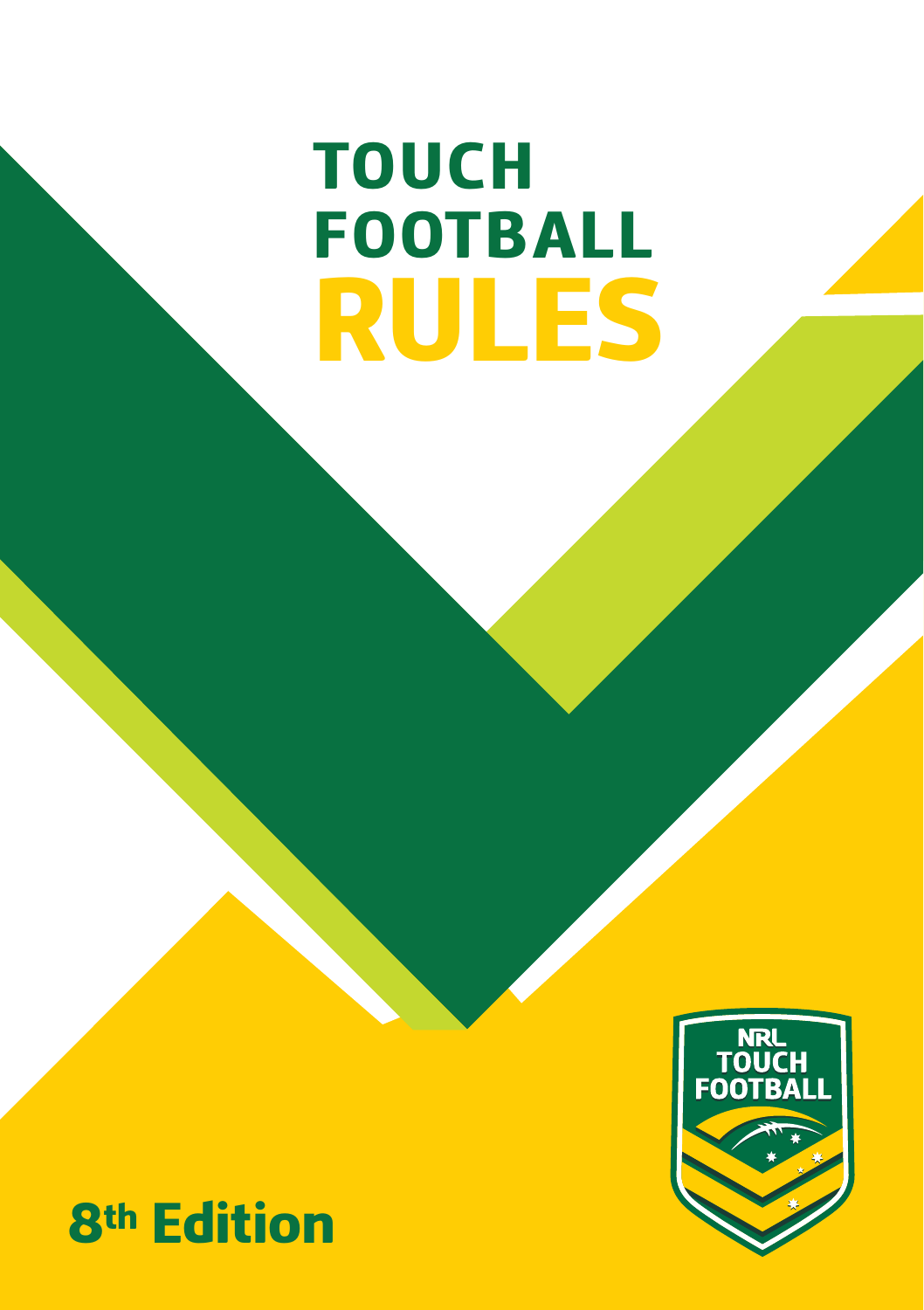# Preamble

There is no compulsion for any TFA Affiliate or authorised competition provider to adopt these Rules at their local or park level competitions.

TFA encourages our member organisations to set varying features in the rules of their local competitions so that the player can experience a wide variety of enjoyment from the game. These Rules in no way restrict any TFA Affiliate or authorised competition provider from having different match conditions to these Rules. Any adaptation of or alterations to the Rules for local competitions should be clearly articulated in relevant competition guidelines and be readily available for players, coaches and referees alike.

These Rules are the official TFA Rules and will be referenced throughout TFA Coach and Referee Education and applied by TFA when conducting events.

For information on the rules associated with alternative formats such as League Touch, Beach Touch and junior competitions please contact Touch Football Australia.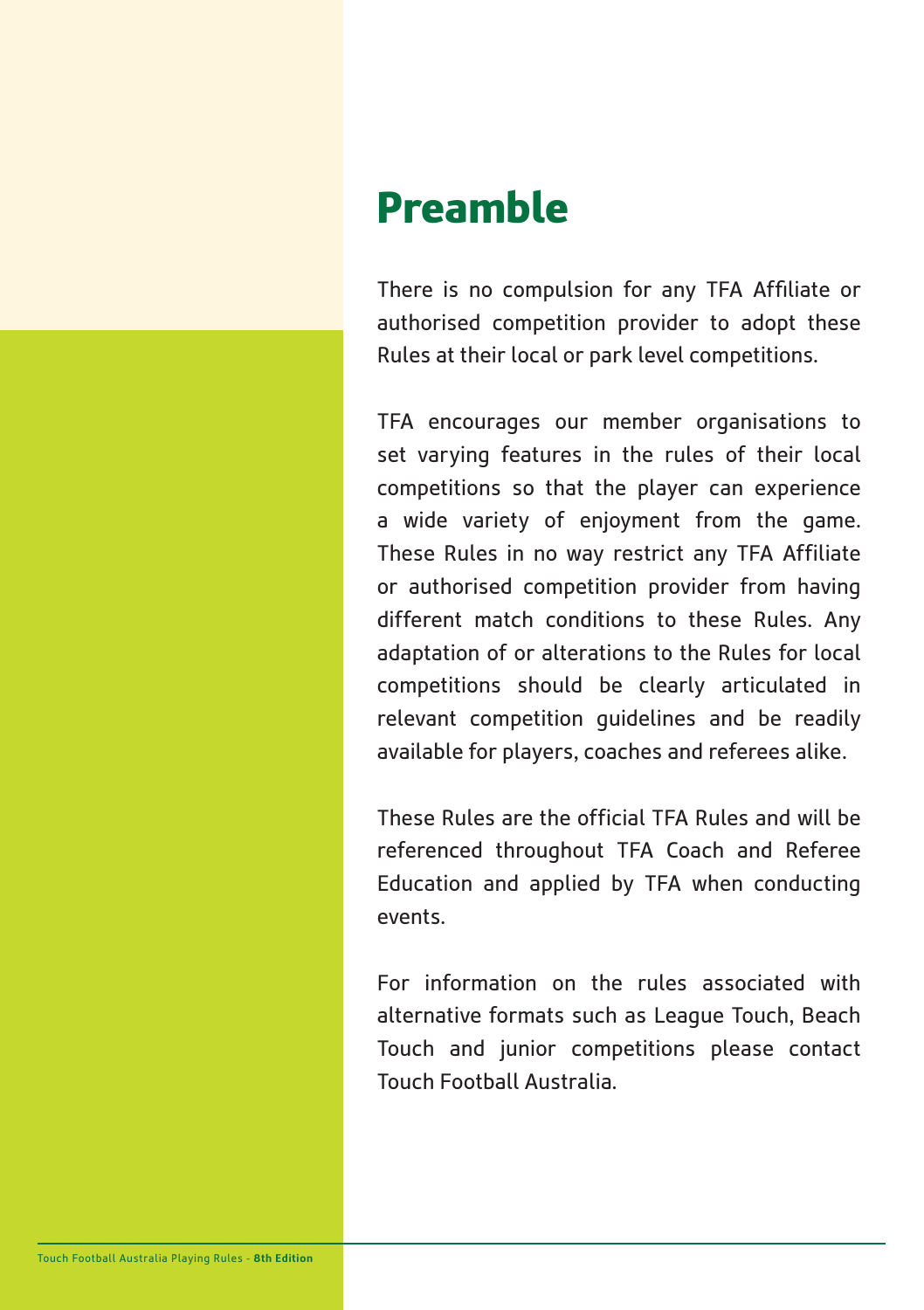# **Contents**

| 01 | I | The Field of Play                              | 5              |
|----|---|------------------------------------------------|----------------|
| 02 | I | <b>Player Registration</b>                     | 5              |
| 03 | I | <b>The Ball</b>                                | 6              |
| 04 | I | <b>Playing Uniform</b>                         | 6              |
| 05 | I | <b>Team Composition</b>                        | 6              |
| 06 | I | <b>Team Coach and Team Officials</b>           | $\overline{7}$ |
| 07 | I | <b>Commencement and Recommencement of Play</b> | 7              |
| 08 | I | <b>Match Duration</b>                          | 8              |
| 09 | I | Possession                                     | 8              |
| 10 | I | <b>The Touch</b>                               | 9              |
| 11 | I | Passing                                        | 10             |
| 12 | I | <b>Ball Touched in Flight</b>                  | 10             |
| 13 | I | <b>The Rollball</b>                            | 11             |
| 14 | L | Scoring                                        | 13             |
| 15 | I | <b>Offside</b>                                 | 13             |
| 16 | I | <b>Obstruction</b>                             | 14             |
| 17 | I | Interchange                                    | 14             |
| 18 | I | Penalty                                        | 15             |
| 19 | I | Advantage                                      | 16             |
| 20 | I | <b>Misconduct</b>                              | 16             |
| 21 | I | <b>Forced Interchange</b>                      | 16             |
| 22 | I | <b>Sin Bin</b>                                 | 16             |
| 23 | I | <b>Dismissal</b>                               | 17             |
| 24 | L | Drop-Off                                       | 17             |
| 25 | I | <b>Match Officials</b>                         | 18             |

**Appendix 1 – Field of Play**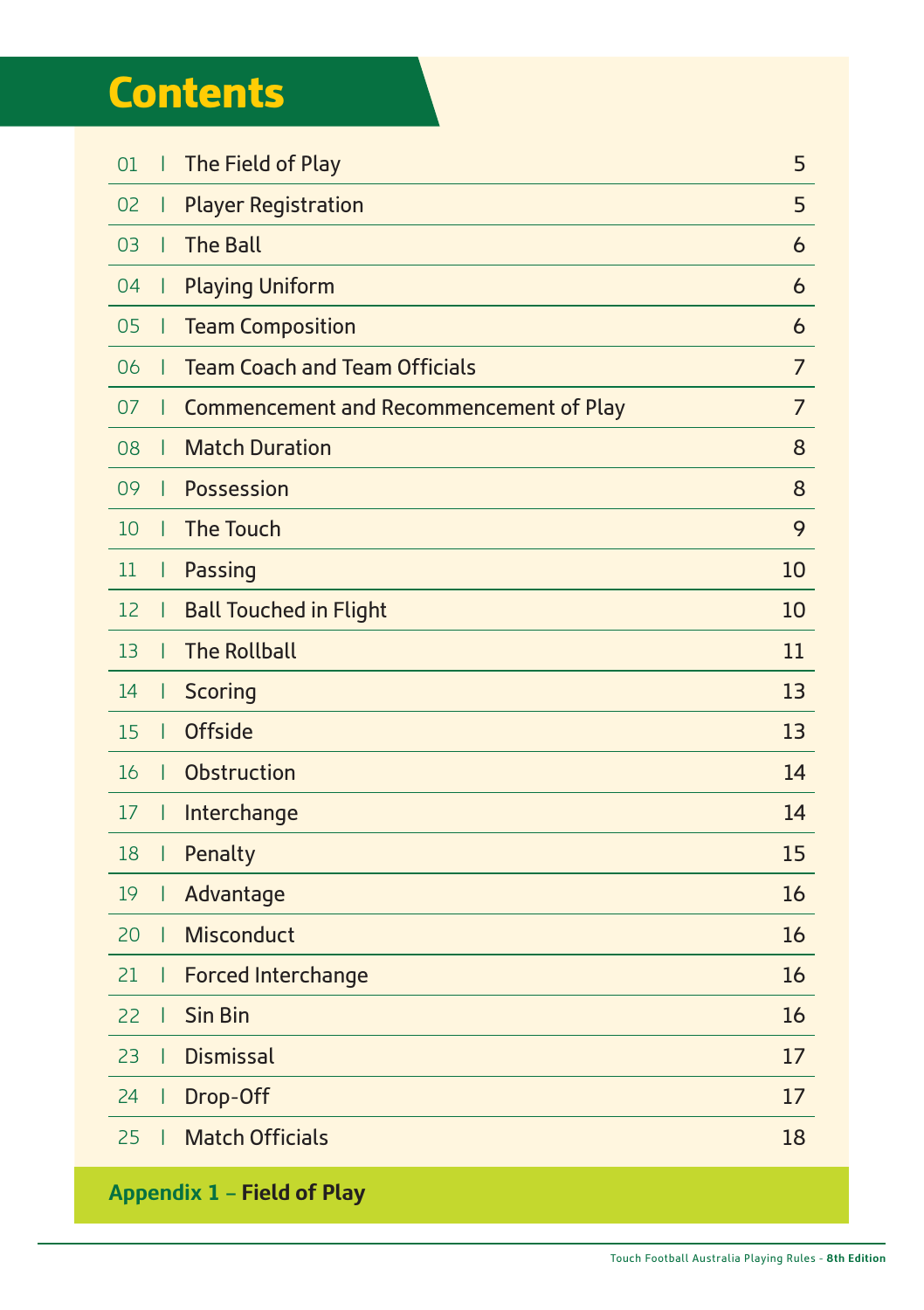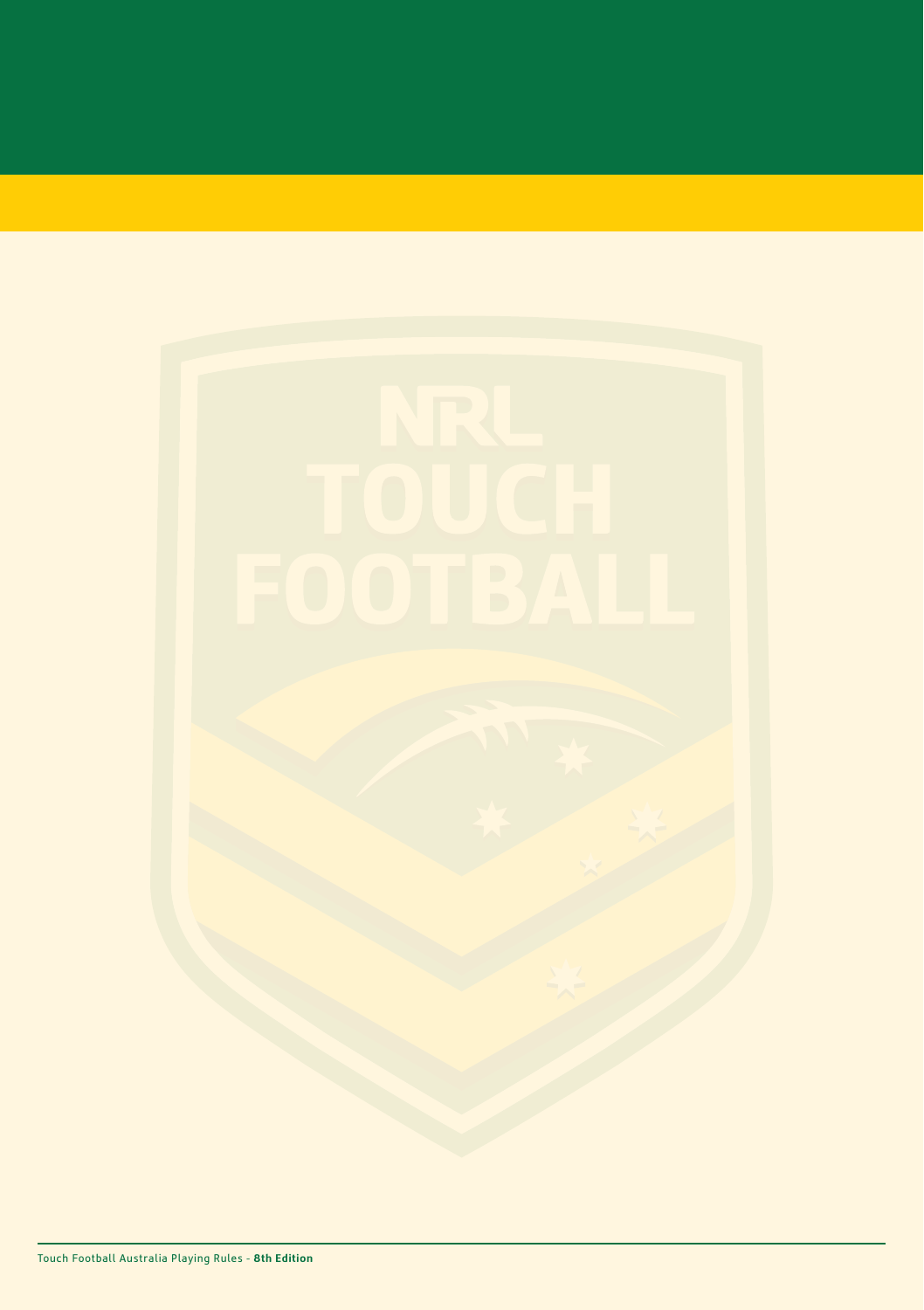# **Example 1 Set of Terminology →**

Unless the contrary intention appears, the following definitions and terminology apply to the game of Touch:

#### TERM/PHRASE DEFINITION/DESCRIPTION

| <b>Advantage</b>            | The period of time after an Infringement in which the non-<br>offending side has the opportunity to gain Advantage either<br>territorial, tactical or in the form of a Try.                                                                         |
|-----------------------------|-----------------------------------------------------------------------------------------------------------------------------------------------------------------------------------------------------------------------------------------------------|
| <b>Affiliate</b>            | As defined by the TFA Constitution.                                                                                                                                                                                                                 |
| <b>Attacking Try Line</b>   | The line on or over which a player has to place the ball to<br>score a Try.                                                                                                                                                                         |
| <b>Attacking Team</b>       | The Team which has or is gaining Possession.                                                                                                                                                                                                        |
| <b>Behind</b>               | A position or direction towards a Team's Defending Try Line.                                                                                                                                                                                        |
| <b>Change of Possession</b> | The act of moving control of the ball from one Team to the other.                                                                                                                                                                                   |
| <b>Dead/Dead Ball</b>       | When the ball is out of play including the period following a Try<br>and until the match is recommenced and when the ball goes to<br>ground and/or outside the boundaries of the Field of Play prior to<br>the subsequent Rollball.                 |
| <b>Dead Ball Line</b>       | The end boundaries of the Field of Play. There is one at each end<br>of the Field of Play. See Appendix 1.                                                                                                                                          |
| <b>Defending Try Line</b>   | The line which a Team has to defend to prevent a Try.                                                                                                                                                                                               |
| <b>Defending Team</b>       | The Team without or which is losing Possession.                                                                                                                                                                                                     |
| <b>Dismissal</b>            | When a player is sent from the Field of Play for the rest of the<br>match.                                                                                                                                                                          |
| Drop-Off                    | A procedure used to determine a Winner following equal scores at<br>the expiration of normal Duration.                                                                                                                                              |
| <b>Duration</b>             | The length of time a competition match lasts, which is normally<br>forty-five minutes, inclusive of a five (5) minute Half Time.                                                                                                                    |
| <b>End of Play</b>          | When the Referee indicates completion of the match.                                                                                                                                                                                                 |
| <b>Exclusion</b>            | When a player is sent to the nearest Sin Bin Area following three<br>(3) penalties by the Defending Team upon entering their Seven<br>Metre Zone. The player is counted as a player on the Field of Play<br>and cannot be replaced or interchanged. |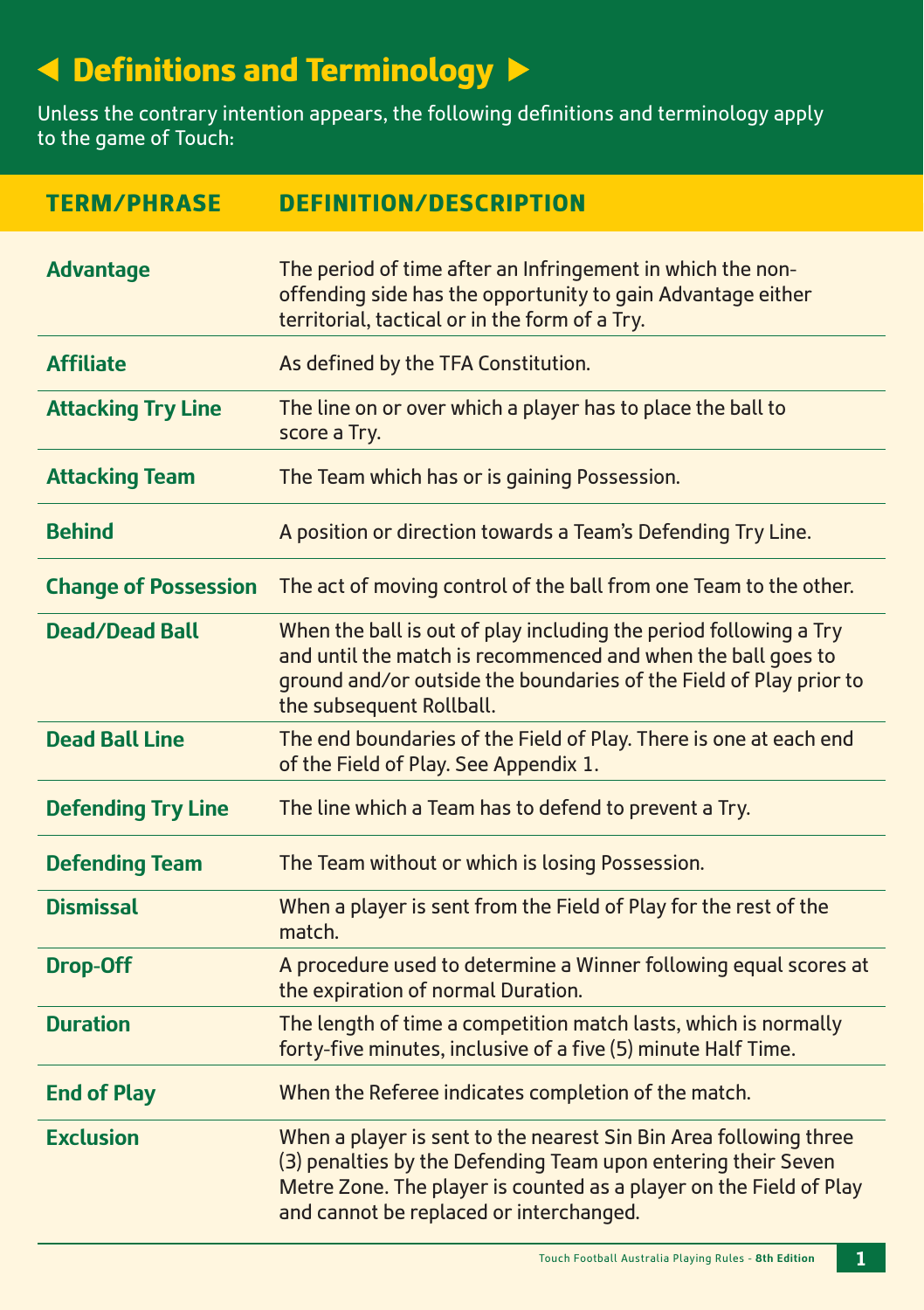| <b>Field of Play</b>      | The playing area bounded by the Sidelines and Dead Ball Lines,<br>both of which are out of bounds. See Appendix 1.                                                                                                                                                                                                                                                                      |
|---------------------------|-----------------------------------------------------------------------------------------------------------------------------------------------------------------------------------------------------------------------------------------------------------------------------------------------------------------------------------------------------------------------------------------|
| <b>Forced Interchange</b> | When a player is required to undertake a compulsory Interchange<br>for an Infringement ruled more serious than a Penalty but less<br>serious than a Permanent Interchange, Sin Bin or Dismissal.                                                                                                                                                                                        |
| <b>Forward</b>            | A position or direction towards the Dead Ball Line beyond the<br>Team's Attacking Try Line.                                                                                                                                                                                                                                                                                             |
| <b>Full Time</b>          | The expiration of the second period of time allowed for play.                                                                                                                                                                                                                                                                                                                           |
| Half                      | The player who takes Possession following a Rollball.                                                                                                                                                                                                                                                                                                                                   |
| <b>Half Time</b>          | The break in play between the two halves of a match.                                                                                                                                                                                                                                                                                                                                    |
| <b>Imminent</b>           | About to occur, it is almost certain to occur.                                                                                                                                                                                                                                                                                                                                          |
| <b>Infringement</b>       | The action of a player contrary to the Rules of the game.                                                                                                                                                                                                                                                                                                                               |
| <b>In-Goal Area</b>       | The area in the Field of Play bounded by the Sidelines, the Try<br>Lines and the Dead Ball Lines. There are two (2), one (1) at each<br>end of the Field of Play. See Appendix 1.                                                                                                                                                                                                       |
| Interchange               | The act of an on-field player leaving the Field of Play to be<br>replaced by an off-field player entering the Field of Play.                                                                                                                                                                                                                                                            |
| <b>Interchange Area</b>   | A marked rectangle for each Team on opposite sides of the Field<br>of Play usually measuring 20 metres long by no more than five (5)<br>metres wide, extending ten (10) metres either side of the Halfway<br>Line and not less than one (1) metre from the Sideline. It is the area<br>in which all off-field players must remain until an Interchange is<br>initiated. See Appendix 1. |
| <b>Kick</b>               | Strike or propel forcibly with the foot, a blow or forceful thrust<br>with the foot to the ball. A Tap to commence or recommence play<br>or a Penalty Tap is not defined as a kick.                                                                                                                                                                                                     |
| <b>Line Markings</b>      | Markings of the Field of Play. See Appendix 1.                                                                                                                                                                                                                                                                                                                                          |
| <b>Link</b>               | The player beside the Wing player.                                                                                                                                                                                                                                                                                                                                                      |
| Mark (for a Tap)          | The centre of the Halfway Line for the commencement or<br>recommencement of play, or the position where a Penalty Tap is<br>awarded as a result of an Infringement.                                                                                                                                                                                                                     |
| <b>Mark (for a Touch)</b> | The position in the Field of Play where the player in Possession<br>was at the time the Touch was made.                                                                                                                                                                                                                                                                                 |
| <b>Middle</b>             | The player inside the Link player.                                                                                                                                                                                                                                                                                                                                                      |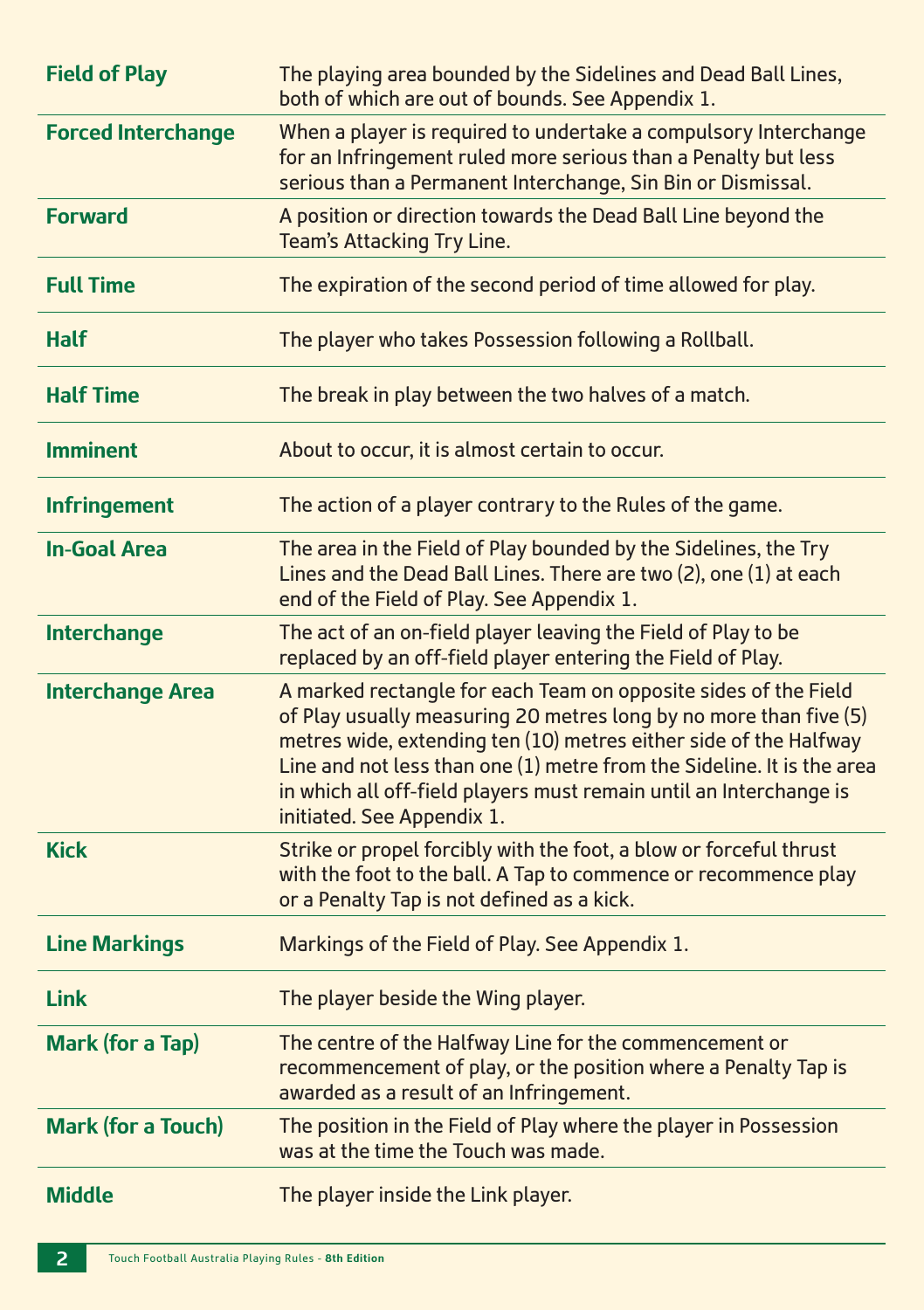| <b>Obstruction</b>        | A deliberate attempt by either an attacking or defending player<br>to gain an unfair Advantage by interfering with the opposition to<br>prevent them from gaining a rightful Advantage.                                       |
|---------------------------|-------------------------------------------------------------------------------------------------------------------------------------------------------------------------------------------------------------------------------|
| <b>Offside (Attacker)</b> | An attacking player in a position forward of the ball.                                                                                                                                                                        |
| <b>Offside (Defender)</b> | A defending player in a position closer than seven (7) metres from<br>the Mark of the Rollball; or ten (10) metres from the Mark of a Tap.                                                                                    |
| <b>Onside</b>             | A position whereby a player may legitimately become involved with<br>play. A player with both feet on or behind their Defending Try Line.                                                                                     |
| Pass                      | The act of changing Possession between individual attacking<br>players by propelling the ball laterally and/or backwards and may<br>include a flick, knock or throw.                                                          |
| <b>Perimeter</b>          | A border not less than five (5) metres from the boundary of the<br>Field of Play. See Appendix 1.                                                                                                                             |
| <b>Penalty</b>            | The Ruling by a Referee to award a Tap when a player or Team<br>infringes the Rules of the game.                                                                                                                              |
| <b>Possession</b>         | Refers to the player or Team that has control of the ball. Providing<br>other Rules do not apply, the Team with the ball is entitled to six (6)<br>Touches.                                                                   |
| <b>Referee</b>            | The match official(s) appointed to make Rulings during the conduct<br>of a match.                                                                                                                                             |
| <b>Rollball</b>           | The act of bringing the ball into play following a Touch or a Change<br>of Possession.                                                                                                                                        |
| <b>Ruck/Rollball Area</b> | The area, not exceeding one (1) metre in distance, between the<br>player performing a Rollball and the Half.                                                                                                                  |
| <b>Ruling</b>             | The decision made by a Referee as a result of particular<br>circumstance and may result in a Play On, a Tap Penalty, a<br>discipline option, Change of Possession or a Try.                                                   |
| <b>Seven Metre Zone</b>   | The area between the seven (7) metre line and the Try Line. See<br>Appendix 1.                                                                                                                                                |
| <b>Sidelines</b>          | The side boundaries of the Field of Play. See Appendix 1.                                                                                                                                                                     |
| <b>Sin Rin</b>            | A player sent to the Sin-Bin Area for a period of four (4) completed<br>Possessions. The player is counted as a player on the Field of Play<br>and cannot be replaced or interchanged.                                        |
| <b>Sin Bin Area</b>       | The area between the Dead Ball Line and the Perimeter where<br>players are sent for either a Sin Bin period or Exclusion for<br>repeated Seven Metre Zone Infringements. There are four (4) Sin<br>Bin Areas. See Appendix 1. |
| <b>Spirit of the Game</b> | The act of good sportsmanship and fair play.                                                                                                                                                                                  |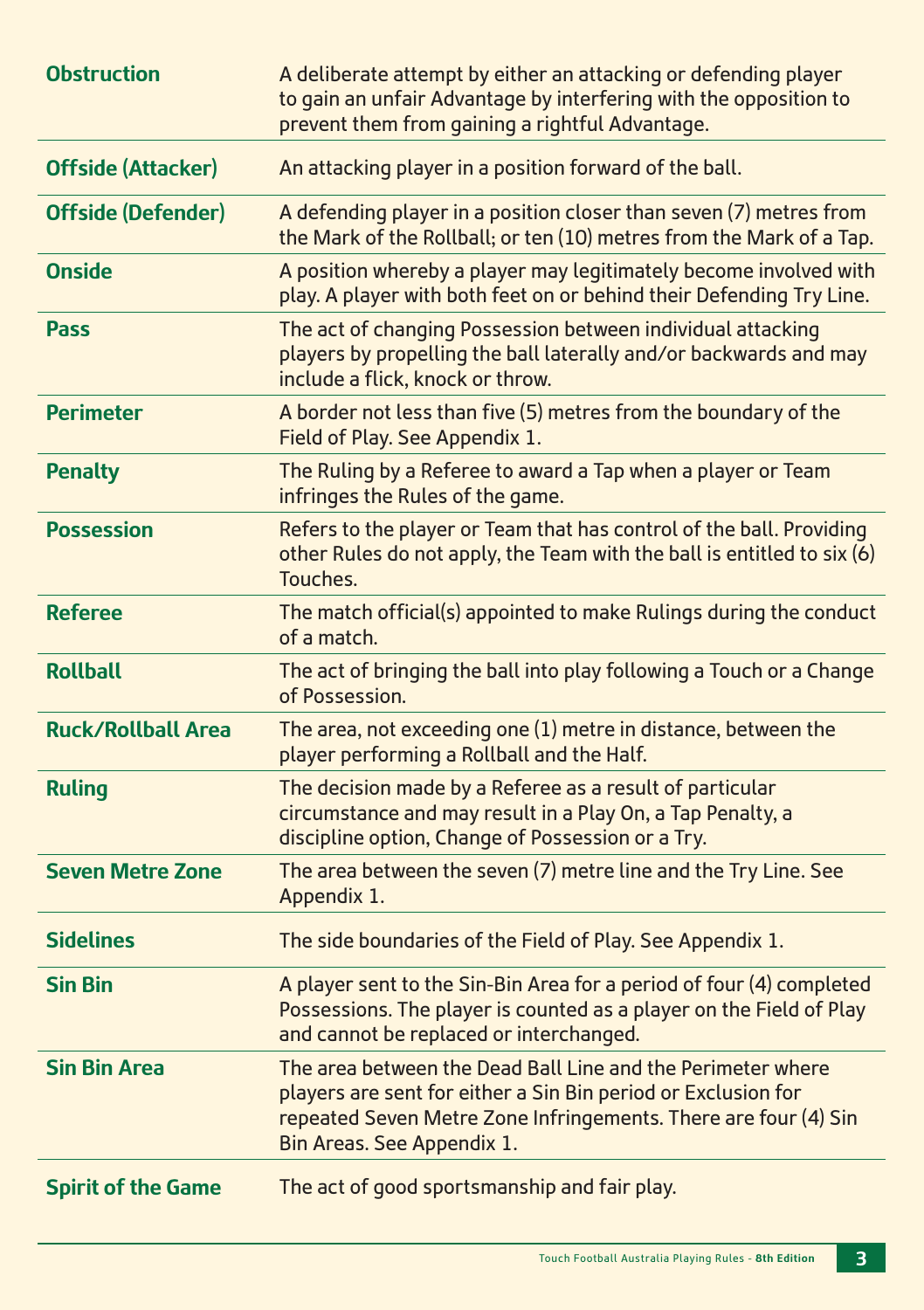| <b>Substitute Player</b>    | The player who replaces another player during Interchange.<br>There is a maximum of eight (8) substitute players in any Team<br>and except when interchanging, in the Sin Bin, dismissed or on the<br>Field of Play, they must remain in the Substitution Box.                                                                                                                                                                                                                                                                                                                                                                                                                                                             |
|-----------------------------|----------------------------------------------------------------------------------------------------------------------------------------------------------------------------------------------------------------------------------------------------------------------------------------------------------------------------------------------------------------------------------------------------------------------------------------------------------------------------------------------------------------------------------------------------------------------------------------------------------------------------------------------------------------------------------------------------------------------------|
| <b>Tap and Tap Penalty</b>  | The method of commencing the match, recommencing the match<br>after Half Time and after a Try has been scored. The Tap is also<br>the method of recommencing play when a Penalty is awarded.<br>The Tap is taken by placing the ball on the ground at or behind the<br>Mark, releasing both hands from the ball, tapping the ball gently<br>with either foot or touching the foot on the ball. The ball must not<br>roll or move more than one (1) metre in any direction and must be<br>retrieved cleanly, without touching the ground again. The player<br>may face any direction and use either foot. Provided it is at the<br>Mark, the ball does not have to be lifted from the ground prior to a<br>Tap being taken. |
| <b>Team</b>                 | A group of players constituting one (1) side in a competition match.                                                                                                                                                                                                                                                                                                                                                                                                                                                                                                                                                                                                                                                       |
| <b>TFA</b>                  | <b>Touch Football Australia Limited</b>                                                                                                                                                                                                                                                                                                                                                                                                                                                                                                                                                                                                                                                                                    |
|                             |                                                                                                                                                                                                                                                                                                                                                                                                                                                                                                                                                                                                                                                                                                                            |
| <b>TFA Affiliate Member</b> | As defined by the TFA Constitution                                                                                                                                                                                                                                                                                                                                                                                                                                                                                                                                                                                                                                                                                         |
| <b>Touch</b>                | Any contact between the player in Possession and a defending<br>player. A Touch includes contact on the ball, hair or clothing and<br>may be made by a defending player or by the player in Possession.                                                                                                                                                                                                                                                                                                                                                                                                                                                                                                                    |
| <b>Touch Count</b>          | The progressive number of Touches that each Team has before a<br>Change of Possession, from zero (0) to six (6).                                                                                                                                                                                                                                                                                                                                                                                                                                                                                                                                                                                                           |
| <b>Try</b>                  | The result of any attacking player, except the Half, placing the ball<br>on or over the Team's Attacking Try Line before being Touched.                                                                                                                                                                                                                                                                                                                                                                                                                                                                                                                                                                                    |
| <b>Try Lines</b>            | The lines separating the In-Goal Areas from the Field of Play. See<br>Appendix 1.                                                                                                                                                                                                                                                                                                                                                                                                                                                                                                                                                                                                                                          |
| <b>Voluntary Rollball</b>   | The player in Possession performs a Rollball before a Touch is<br>made with a defending player.                                                                                                                                                                                                                                                                                                                                                                                                                                                                                                                                                                                                                            |
| <b>Wing</b>                 | The player outside the Link player.                                                                                                                                                                                                                                                                                                                                                                                                                                                                                                                                                                                                                                                                                        |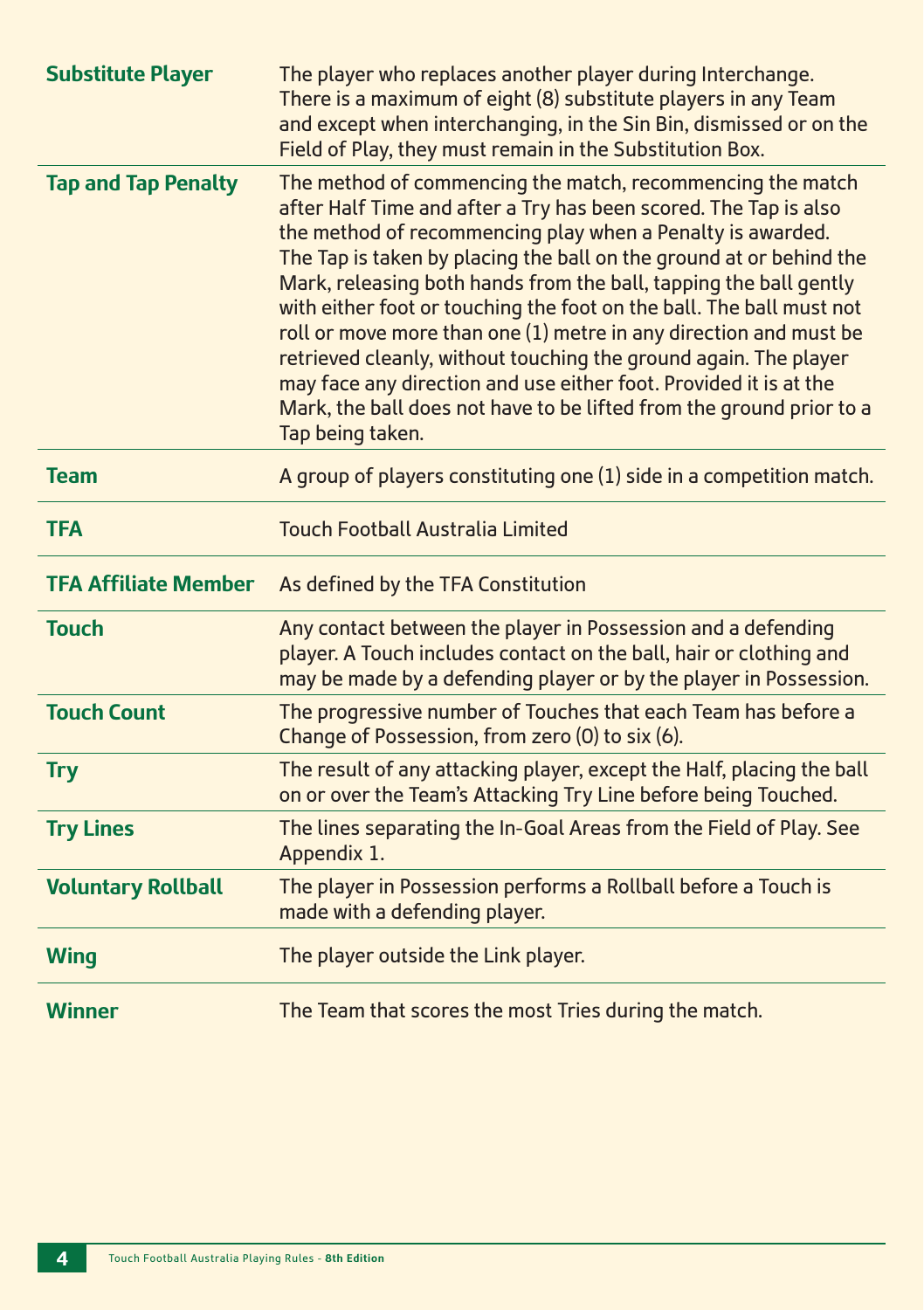# **EXAMP** Mode of Play **▶**

The object of the game of Touch is for each Team to score Tries and to prevent the opposition from scoring. The ball may be passed, knocked or handed between players of the Attacking Team who may in turn run or otherwise move with the ball in an attempt to gain territorial Advantage and to score tries. Defending players prevent the Attacking Team from gaining a territorial Advantage by touching the ball carrier.

### ◆ Rules of Play ▶

#### 1 The Field of Play  $\blacktriangleright\blacktriangleright$

- **1.1** The Field of Play is rectangular in shape measuring 70 metres in length from Try Line to Try Line, excluding the In-Goal Areas and 50 metres in width from Sideline to Sideline excluding the Interchange Areas.
	- **1.1.1** Variations to the dimensions of the Field of Play may be made but must be included in relevant competition, event or tournament conditions
- **1.2** Line Markings should be 4cm in width but must be no less than 2.5cm. Line Markings are to be laid out as shown in Appendix 1 - The Field of Play. Sidelines extend seven (7) metres beyond the Try Lines to join the Dead Ball Lines and define the In-Goal Areas which measure fifty (50) metres wide by seven (7) metres in length.
- **1.3** The Interchange Areas are located no closer than one (1) metre from each Sideline.
- **1.4** Suitably sized markers, cones or corner posts of a distinguishing colour and made from safe and pliable material should be positioned at the intersections of the Sideline and Halfway line and the Sideline and the Try Line.
	- **1.4.1** Markers, cones or corner posts placed on the junction of the Sideline and Try Line are deemed to be in the Field of Play.
	- **1.4.2** All other markers or cones are deemed to be out of the Field of Play.
- **1.5** The standard playing surface is grass. Other surfaces including synthetic grass may be used but shall be subject to TFA approved standards.
- **1.6** The Field of Play boundary lines are deemed to be out of play. Play becomes Dead when the ball or a player in Possession touches the ground on or over a Sideline or Dead Ball Line.

#### **2** Player Registration

- **2.1** Participating players are to be registered with a TFA Affiliate Member or with an approved TFA competition provider.
- **2.2** Teams playing unregistered players are liable to forfeit any match in which unregistered players have competed.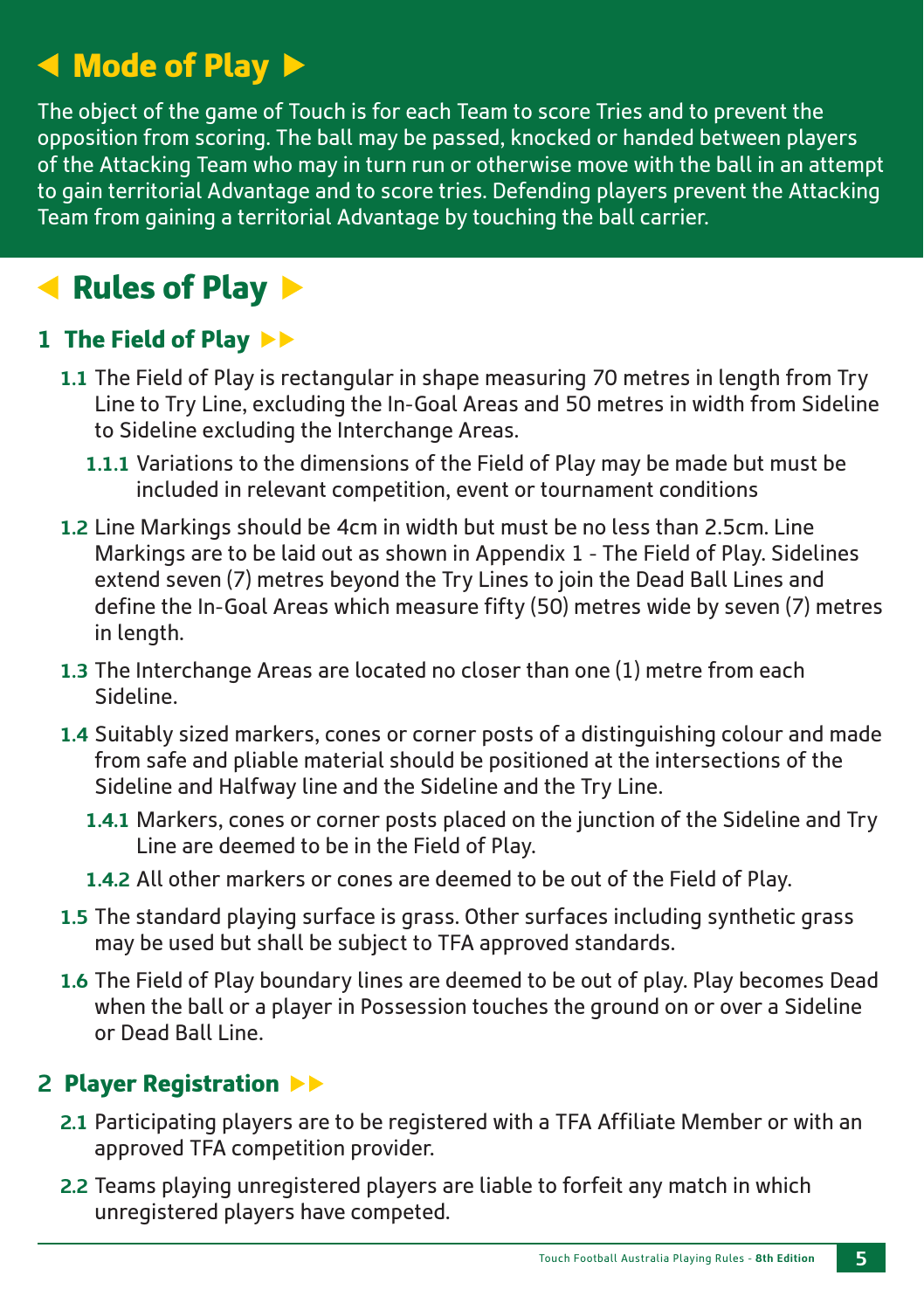#### **3** The Ball

- **3.1** The game is played with an oval, inflated ball of a shape, colour and size approved by TFA.
- **3.2** The ball shall be inflated to the manufacturers' recommended air pressure.
- **3.3** The Referee shall immediately pause the match if the size and shape of the ball no longer complies with clauses 3.1 or 3.2 to allow for the ball to replaced or the issue rectified.
- **3.4** The ball must not be hidden under player attire.

#### **4** Playing Uniform

- **4.1** Participating players are to be correctly attired in matching Team uniforms
- **4.2** Playing uniforms consist of shirt, singlet or other item as approved by the TFA Affiliate Member or TFA competition provider, shorts and/or tights and socks.
- **4.3** All players are to wear a unique identifying number not less than 16cm in height, clearly displayed on the rear of the playing top.

**4.3.1** Identifying numbers must feature no more than two (2) digits.

- **4.4** Hats or caps are permitted to be worn during a match provided they are safe and meet TFA regulations.
- **4.5** Safe footwear must be worn with exceptions allowed for game variants such as Beach Touch.
- **4.6** Light leather or synthetic boots with soft moulded soles are permitted.

**4.6.1** Shoes with screw-in studs are not to be worn by any player or Referee.

- **4.7** Players are not to participate in any match wearing any item of jewellery, chain, identification band/bracelet or similar item that may prove dangerous. Any jewellery or other items that cannot be removed are to be taped to the satisfaction of the Referee.
- **4.8** Long (extend beyond the finger flesh when viewed from the palm) or sharp fingernails are not allowed.
- **4.9** Referees and players may wear spectacles or sunglasses provided they are safe and securely attached.
- **4.10** Referees and players may wear sport monitoring equipment and medical supports such as knee or ankle braces provided, at the sole discretion of competition's controlling body, the items are not dangerous.

#### **5** Team Composition

**5.1** A Team consists of a maximum of 14 players, no more than six (6) of whom are allowed on the field at any time.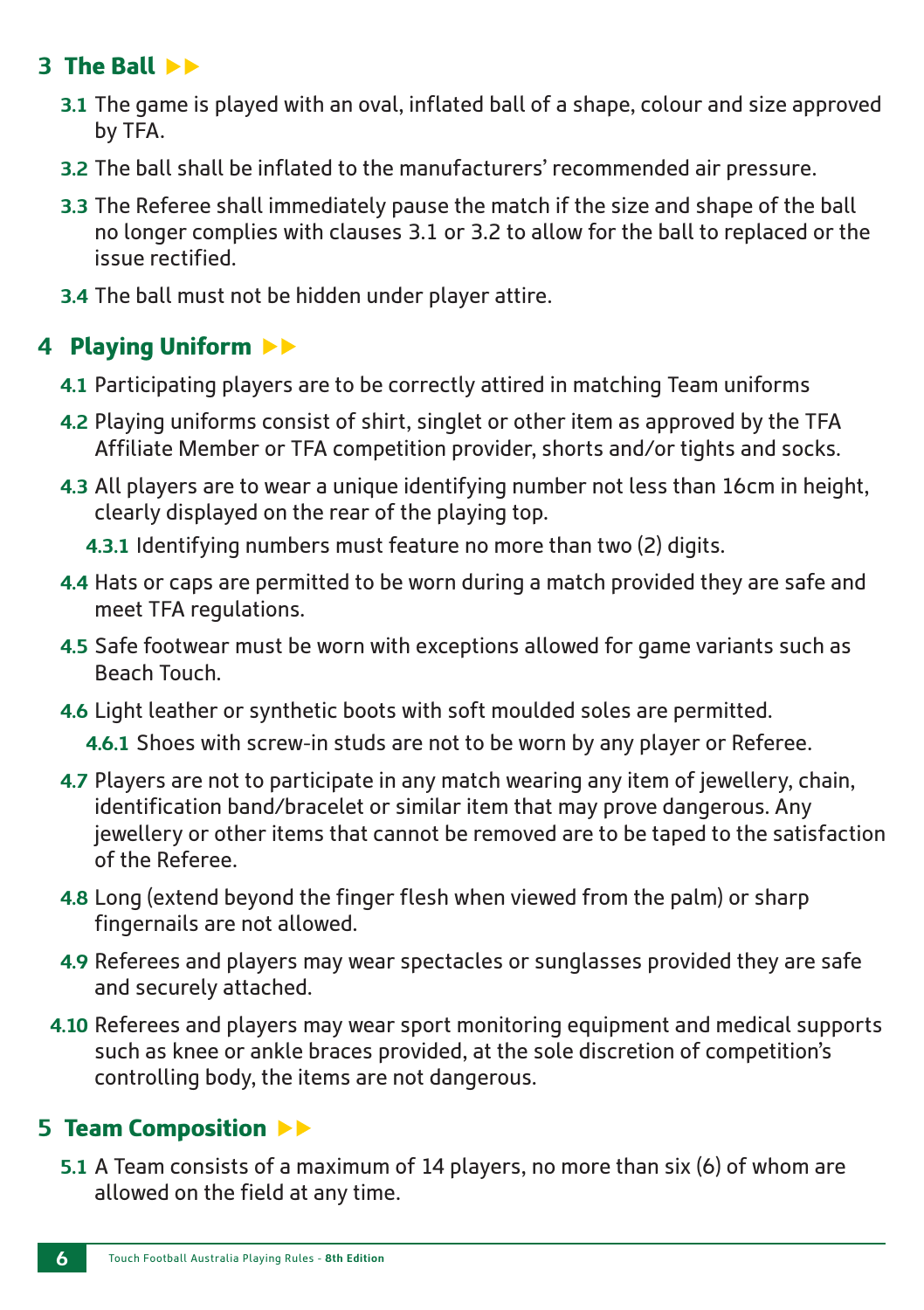*Ruling = A Penalty awarded to the non-offending Team at the time the offence is identified seven (7) metres infield on the Halfway Line or the position of the ball, whichever is the greater Advantage.*

- **5.2** A Team must have a minimum of four (4) players on the field for a match to commence or continue, except during a Drop-Off.
- **5.3** Where the number of players on the field from one Team falls below four (4), the match is to be abandoned and the non-offending Team is to be declared the Winner.
	- **5.3.1** This does not apply for players sent to the Sin Bin Area.
- **5.4** In mixed gender competitions, the maximum number of males allowed on the Field of Play is three (3), the minimum male requirement is one (1) and the minimum female requirement is one (1).

#### **6** Team Coach and Team Officials

- **6.1** The Team coach(s) and Team officials may be permitted inside the Perimeter but shall be required to be positioned either in the Interchange Area or at the end of the Field of Play for the duration of the match.
- **6.2** The Team coach(s) and Team officials may move from one position to the other but shall do so without delay. While in a position at the end of the Field of Play, the Team coach(s) or Team official must remain no closer than five (5) metres from the Dead Ball Line and must not coach or communicate (verbal or non-verbal) with either Team or the Referees.

#### **7** Commencement and Recommencement of Play

- **7.1** Team captains are to toss a coin in the presence of the Referee(s) with the winning captain's Team having the choice of the direction the Team wishes to run in the first half; the choice of Interchange Areas for the duration of the match, including any extra time; and the choice of which team will commence the match in Possession.
- **7.2** A player of the Attacking Team is to commence the match with a Tap at the centre of the Halfway Line following the indication to commence play from the Referee.
- **7.3** For the recommencement of play following a Half Time break, Teams shall change directions and the Team not commencing the match with Possession is to re-start the match with a Tap.
- **7.4** For the recommencement of play following the scoring of a Try, the Team against which the Try was conceded will recommence play with a Tap.
- **7.5** A Tap may not be taken until all attacking Players are in an Onside position.

*Ruling = The Player will be directed to return to the Mark and to take the Tap again.*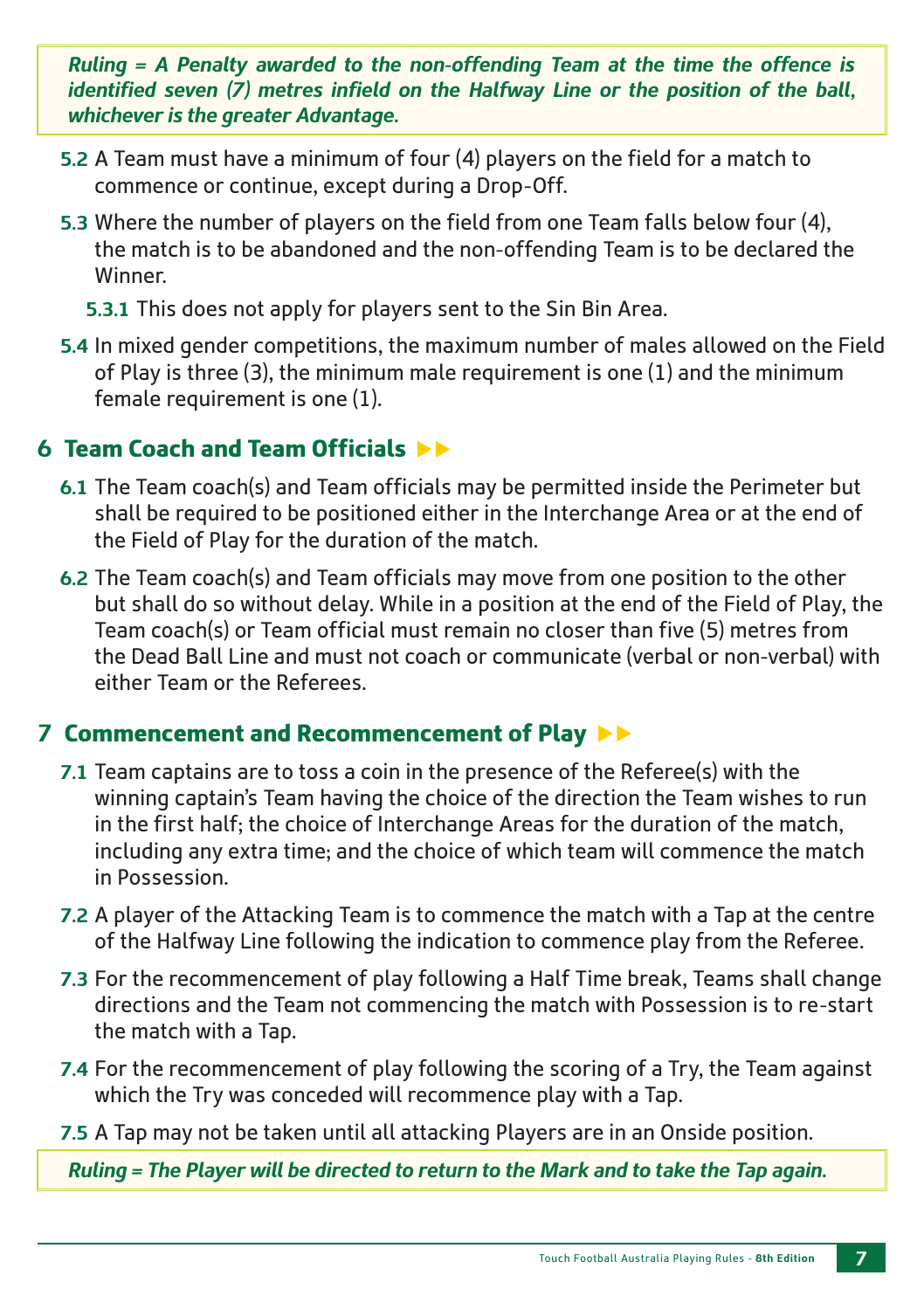**7.6** A Tap may not be taken until at least four (4) defending players are in an Onside position or unless directed to so by the Referee. Where the number of players on the field from the Defending Team falls below four (4), all players must be in an Onside position for a Tap to be taken unless directed to do so by the Referee.

*Ruling = The Player will be directed to return to the Mark and to take the Tap again.*

**7.7** The Tap to commence or recommence play must be performed without delay.

*Ruling = A Penalty to the non-offending team at the centre of the Halfway line.*

#### **8** Match Duration

**8.1** A match is 40 minutes in duration, consisting of two (2) x 20 minute halves with a Half Time break.

**8.1.1** There is no time off for injury during a match.

- **8.2** Local competition and tournament conditions may vary the duration of a match.
- **8.3** When time expires, play is to continue until the next Touch or Dead Ball and End of Play is signaled by the Referee.

**8.3.1** Should a Penalty be awarded during this period, the Penalty is to be taken.

**8.4** If a match is abandoned in any circumstances other than those referred to in clause 24.1.6 the TFA Affiliate in its sole discretion shall determine the result of the match.

#### **9** Possession  $\blacktriangleright\blacktriangleright$

- **9.1** The Team with the ball is entitled to six (6) Touches prior to a Change of Possession.
- **9.2** On the Change of Possession due to an intercept, the first Touch will be zero (0) Touch.
- **9.3** Following the sixth Touch or a loss of Possession due to any other means, the ball must be returned to the Mark without delay.

*Ruling = A deliberate delay in the changeover procedure will result in a Penalty awarded to the non-offending Team ten (10) metres Forward of the Mark for the Change of Possession.*

**9.4** If the ball is dropped or passed and goes to ground during play, a Change of Possession results.

*Ruling = The Mark for the Change of Possession is where the ball makes initial contact with the ground.*

**9.5** If the ball, while still under the control of the Half, contacts the ground in the In-Goal Area, Possession is lost.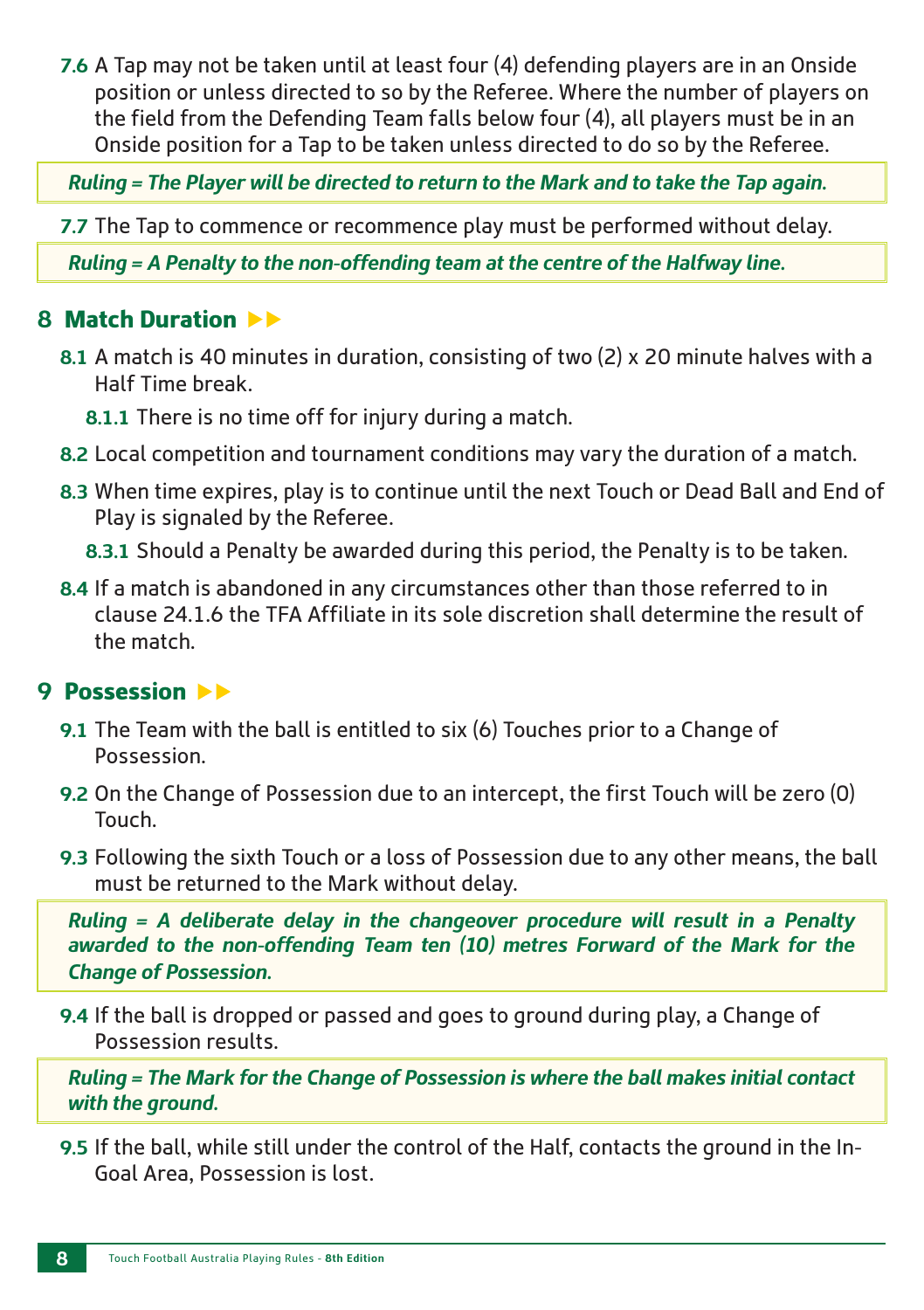*Ruling = Play will restart with a Rollball at the nearest point on the seven (7) metre line.*

**9.6** If a player mishandles the ball and even if in an effort to gain control, the ball is accidentally knocked Forward into any other Player, a Change of Possession results.

#### 10 The Touch  $\blacktriangleright\blacktriangleright$

- **10.1** A Touch may be made by either a defending player or a player in Possession.
- **10.2** A defending player may not claim a Touch if contact has not been made. If a player claims a Touch has been made but the Referee is unsure the Touch will count.

*Ruling = A Penalty to the Attacking Team at the point of the Infringement and the offending player sent to the Sin Bin.*

**10.3** Players of both Defending and Attacking Teams are to use the minimum force necessary to make a Touch. Players must ensure that the method employed in making a Touch does not pose an unnecessary risk to player safety.

*Ruling = A Penalty to the non-offending Team at the point of the Infringement.*

- **10.4** If the ball is accidentally knocked from the hands of a player in Possession during a Touch, the Touch counts and the Attacking Team retains Possession.
- **10.5** The defending player must not deliberately knock the ball from the hands of a player in Possession during a Touch.

 *Ruling = A Penalty to the Attacking Team at the point of the Infringement.*

**10.6** A player must not pass or otherwise deliver the ball after a Touch has been made.

*Ruling = A Penalty to the Defending Team at the point of the Infringement, or if In-Goal the nearest point on the seven (7) metre line.*

**10.7** The Half may pass or run with the ball but cannot get Touched while in Possession of the ball.

*Ruling = A Change of Possession occurs at the point of the Touch, or if In-Goal the nearest point on the seven (7) metre line.*

- **10.8** If a Touch is made in the In-Goal Area before the ball is grounded, the player in Possession is to perform a Rollball seven (7) metres from the Team's Attacking Try Line, provided it is not the sixth Touch and the player is not Half.
- **10.9** If a player in Possession is Touched while on or behind their Defending Try Line, the Touch counts and once the Referee sets the mark seven (7) metres directly forward of the contact point from the Defending Team's Try Line, a Rollball is performed.
- **10.10** If a player in Possession intentionally makes a Touch on an Offside defender who is making every effort to retire and remain out of play, the Touch counts.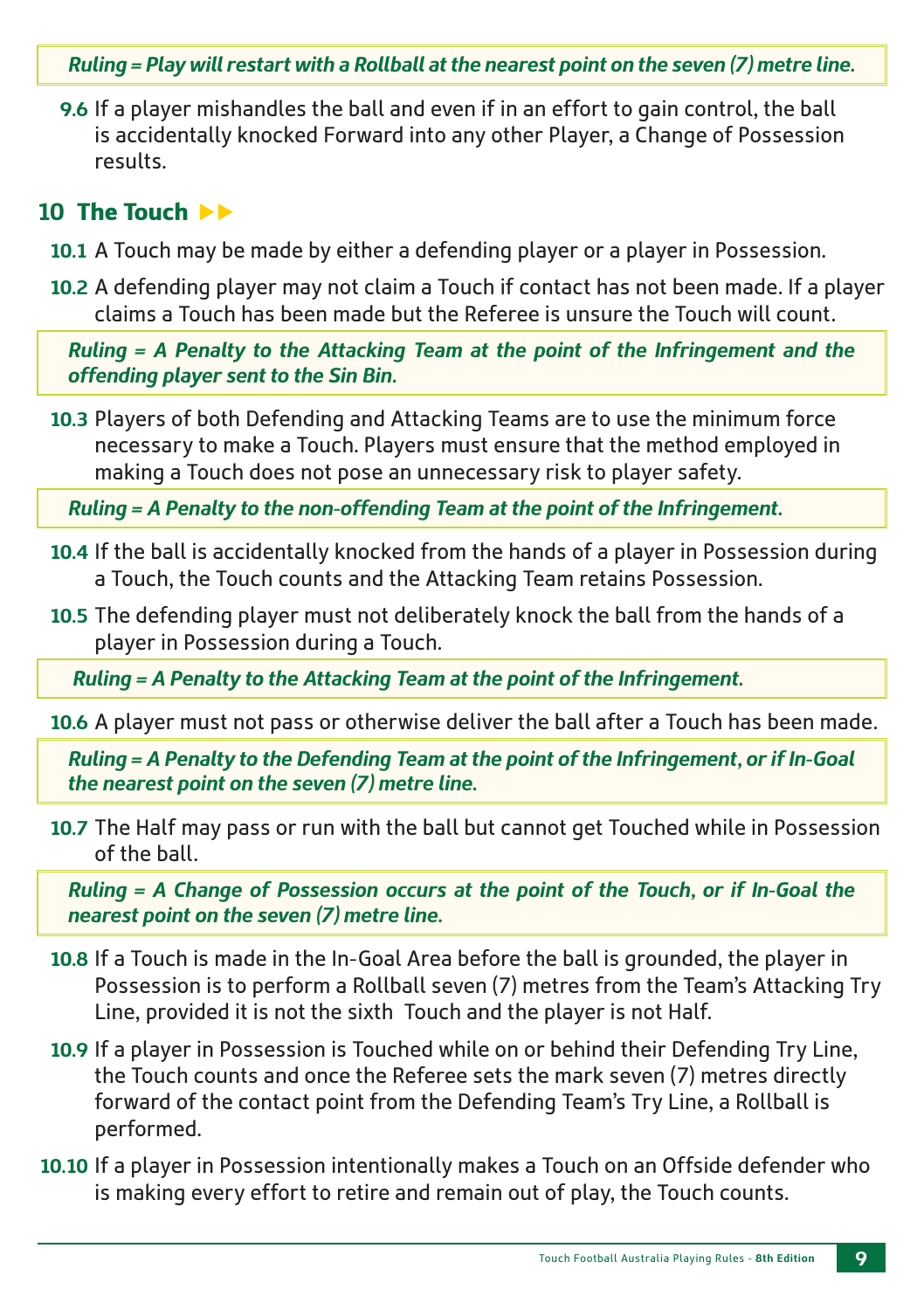- **10.11** If a Touch is made on a player in Possession while the player is juggling the ball in an attempt to maintain control of it, the Touch counts if the attacking player following the Touch retains Possession.
- **10.12** If a player in Possession is Touched and subsequently makes contact with either the Sideline, a field marker or the ground outside the Field of Play, the Touch counts and play continues with a Rollball at the Mark where the Touch occurred.
- **10.13** When a player from the Defending Team enters its defensive Seven Metre Zone the Defending Team must move forward at a reasonable pace until a Touch is Imminent or made.

*Ruling = A Penalty to the Attacking Team at the point of the Infringement.*

**10.14** When a player in Possession enters the Defending Teams' Seven Metre Zone the Defending Team is not obliged to move Forward but cannot retire back towards their Try Line until a Touch is Imminent or made.

*Ruling = A Penalty to the Attacking Team at the seven (7) metre line in line with the point of the Infringement.*

#### 11 Passing  $\blacktriangleright\blacktriangleright$

**11.1** A player in Possession may not kick, pass, flick, knock, throw, hand-off or otherwise propel the ball in a Forward direction, either intentionally or otherwise to another player.

*Ruling = A Penalty will be awarded to the Defending Team at the Mark where the ball was propelled Forward unless Advantage is applied.*

**11.2** A player in Possession may not intentionally kick, pass, flick, knock, throw, handoff or otherwise propel the ball in a Forward direction over an opposition player and regain Possession.

*Ruling = A Penalty will be awarded to the Defending Team at the Mark where the ball was propelled Forward.*

#### 12 Ball Touched in Flight  $\blacktriangleright\blacktriangleright$

- **12.1** If a player from the Defending Team deliberately makes contact with the ball in flight and the ball goes to ground, the Attacking Team retains the ball and the Touch Count restarts as zero (0) Touch.
- **12.2** If a player from the Defending Team deliberately makes contact with the ball in flight and the ball is retrieved by an attacking player, without touching the ground, play continues and the next Touch is zero (0) Touch.
- **12.3** If a player from the Defending Team deliberately makes contact with the ball in flight, propelling it forward and an attacking player, in an attempt to regain possession, drops the ball, the Attacking Team retains Possession and the Touch Count restarts as zero (0) Touch.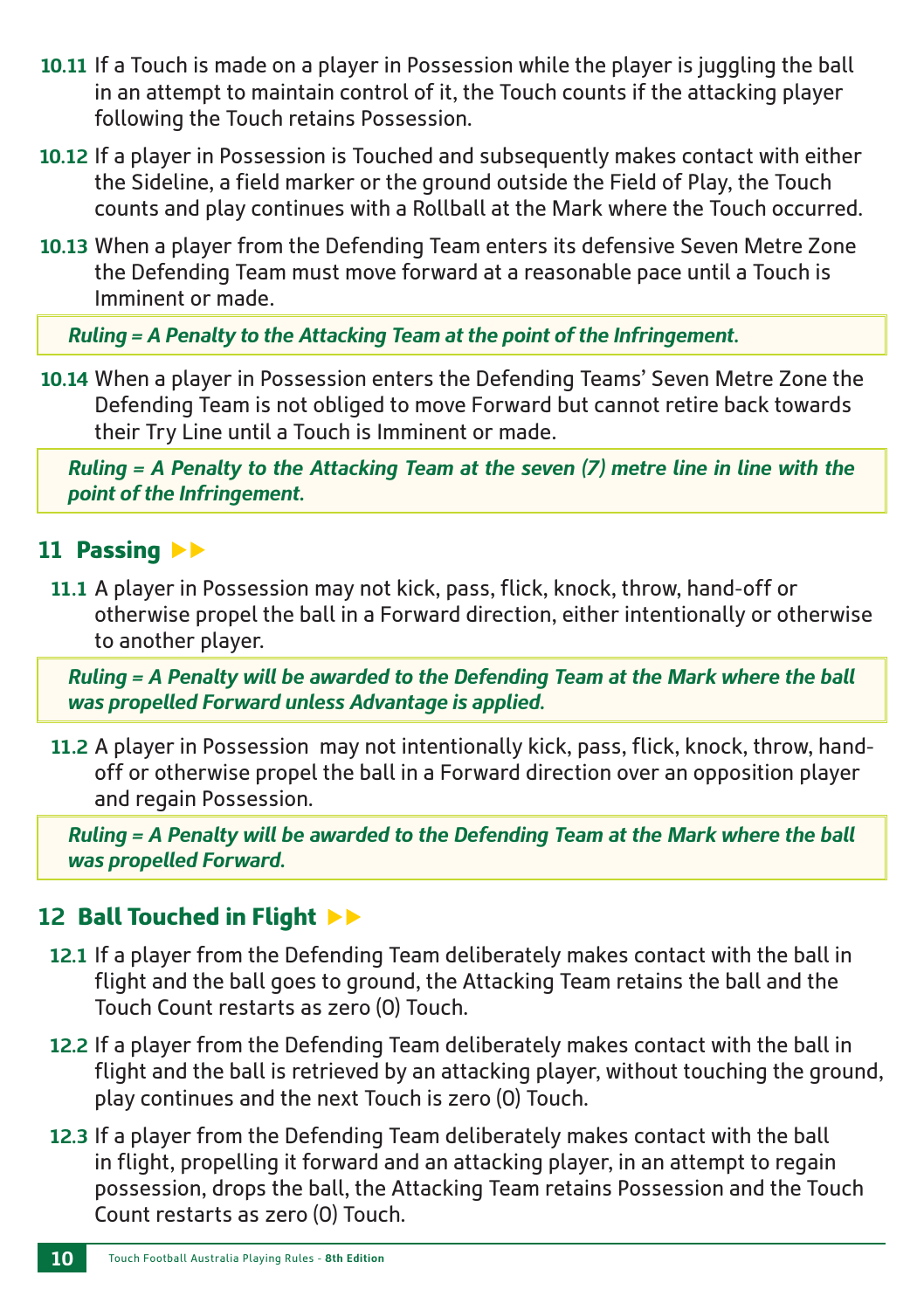- **12.4** If a player from the Defending Team deliberately makes contact with the ball in flight, propelling it towards the Defending Team's Dead Ball Line and an attacking player, in an attempt to regain possession drops the ball a Change of Possession occurs.
- **12.5** If a player from the Defending Team unintentionally makes contact with the ball in flight and the ball goes to ground a Change of Possession occurs.
- **12.6** If a player from the Defending Team unintentionally makes contact with the ball in flight and the ball is retrieved by an attacking player, play and the Touch Count continues.
- **12.7** A player from the Attacking Team cannot pass the ball into a defending player intentionally seeking a rebound or a restart of the Touch count.

*Ruling = A Penalty to the Defending Team at the point of the pass.*

#### 13 The Rollball **>>**

- **13.1** The attacking player is to position on the Mark, face the opponent's Try Line, make a genuine attempt to stand parallel to the Sidelines, place the ball on the ground between the feet in a controlled manner and:
	- **13.1.1** step forward over the ball; or
	- **13.1.2** roll the ball back between the feet no more than one (1) metre; or

**13.1.3** pass a foot over the ball.

*Ruling = A Change of Possession to the Defending Team at the point of the Infringement.*

**13.2** A player must perform the Rollball on the Mark.

*Ruling = A Penalty to the Defending Team at the point of the Infringement.*

**13.3** A player must not perform a Voluntary Rollball.

*Ruling = A Penalty to the Defending Team at the point of the Infringement.*

**13.4** A player must not delay in performing the Rollball.

*Ruling = A Penalty to the Defending Team at the point of the Infringement.*

- **13.5** A player may only perform a Rollball at the Mark under the following circumstances:
	- **13.5.1** when a Touch has been made; or
	- **13.5.2** when Possession changes following the sixth Touch; or
	- **13.5.3** when Possession changes due to the ball being dropped or passed and goes to the ground; or
	- **13.5.4** when Possession changes due to an Infringement by an attacking player at a Penalty, a Tap or a Rollball; or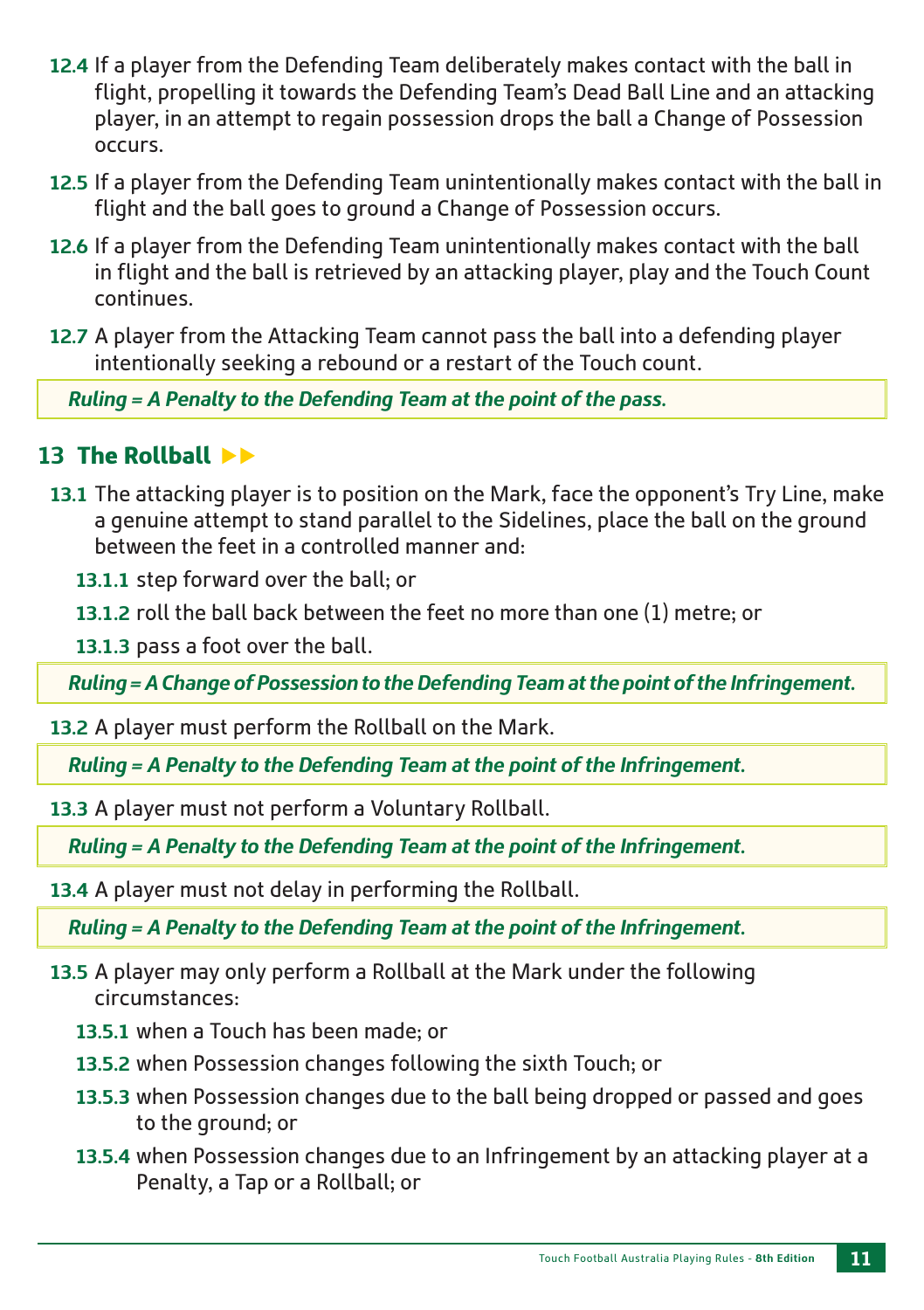- **13.5.5** when Possession changes after the Half is Touched or when the Half places the ball on or over the Try Line; or
- **13.5.6** in replacement of a Penalty Tap; or
- **13.5.7** when so directed by the Referee.
- **13.6** A player is to perform a Rollball seven (7) metres in-field under the following circumstances:
	- **13.6.1** when a Change of Possession takes place due to a player in Possession making contact with the Sideline or any ground outside the Field of Play, prior to a Touch being made; or
	- **13.6.2** when the ball not in possession of a player makes contact with the Sideline or any ground outside the Field of Play.
- **13.7** A player may not perform a Tap in replacement of a Rollball.

*Ruling = The offending Team must return to the Mark and perform the Rollball.*

- **13.8** An attacking player, other than the player performing the Rollball, may receive the ball at the Rollball and shall do so without delay. That player is referred to as the Half.
- **13.9** The Half may control the ball with a foot prior to picking up the ball.
- **13.10** A player ceases to be the Half once the ball is passed to another player.
- **13.11** Defending players are not to interfere with the performance of the Rollball or the Half.

*Ruling = A Penalty to the Attacking Team at a point ten (10) metres directly forward of the Infringement.*

- **13.12** Players of the Defending Team must not move Forward of the Onside position until the Half has made contact with the ball, unless directed to do so by the Referee or in accordance with 13.12.1.
	- **13.12.1** When the Half is not within one (1) metre of the Rollball, Onside players of the Defending Team may move forward as soon as the player performing the Rollball releases the ball. If the Half is not in position and a defending player moves forward and makes contact with the ball, a Change of Possession results.
- **13.13** If in the act of performing the Rollball, the Attacking player makes contact with the Sideline or any ground outside the Field of Play a Change of Possession will occur with the Rollball to be taken seven (7) metres in field.
- **13.14** After a Touch is made between the Dead Ball Line and the seven (7) metre line, an Attacking Team is permitted to Rollball on the seven (7) metre line at a point directly in line with where the Touch was made.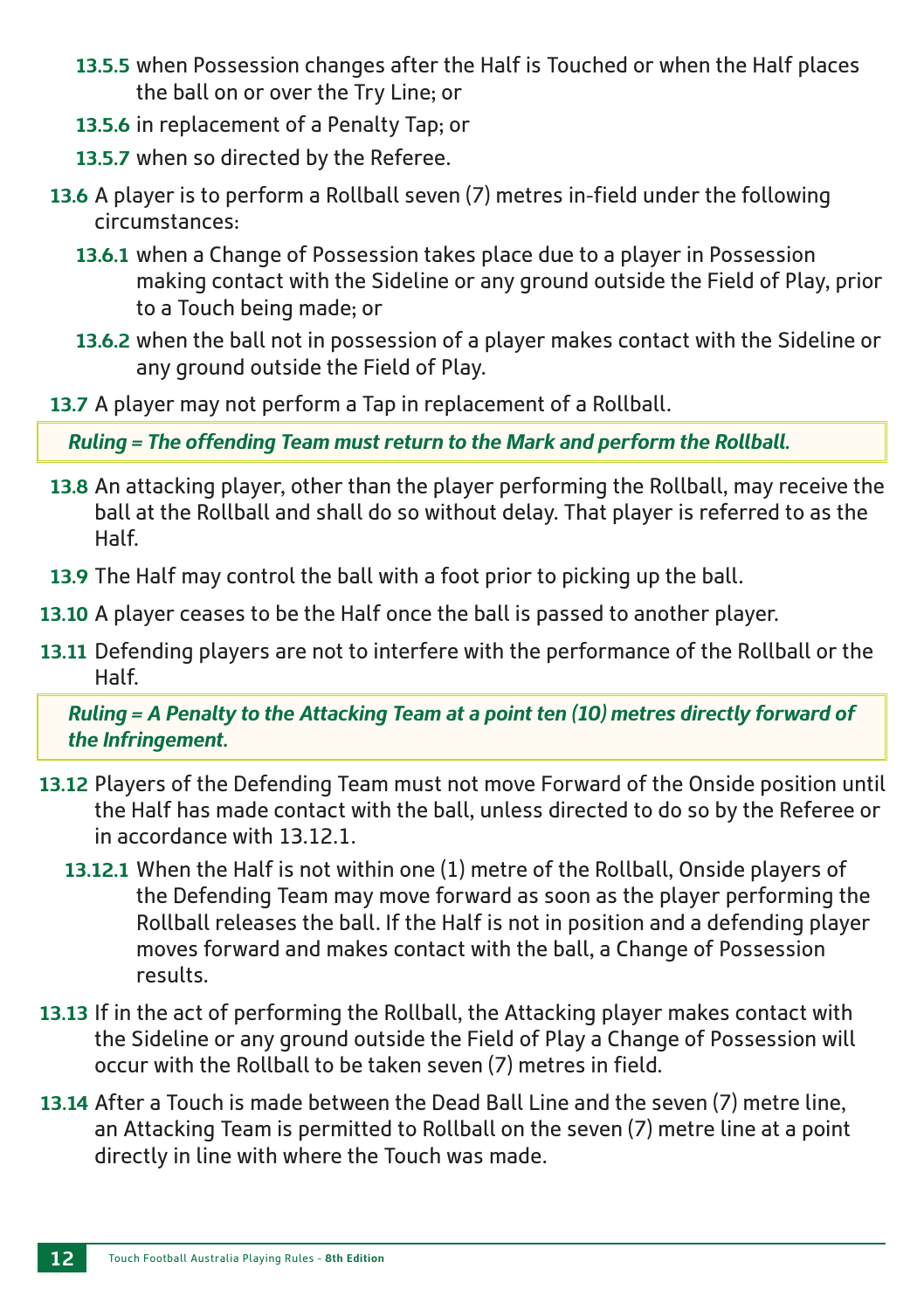#### 14 Scoring  $\blacktriangleright\blacktriangleright$

- **14.1** A Try is worth one (1) point.
- **14.2** A Try is awarded when a player, other than the Half, places the ball on or over the Try Line without being Touched.
- **14.3** In attempting to score a Try, a player must have control of the ball prior to placing it on or over the Try Line.
- **14.4** If a Player places the ball on the ground and releases it short of the Try Line while attempting to Score a Try, the Player is required to perform a Rollball to restart play and a Touch is counted. If a Player does not release the Ball from their hands, the match continues and no Touch is counted.
- **14.5** At the End of Play the team that has scored the most Tries is declared the Winner. In the event of neither team scoring, or in the event of both teams scoring the same number of Tries, a draw is declared.

#### 15 Offside  $\blacktriangleright\blacktriangleright$

**15.1** At a Rollball, all players from the Defending Team must retire a distance of seven (7) metres or to the Defending Try Line as indicated by the Referee.

*Ruling = A Penalty to the Attacking Team at the point of the Infringement or on the seven (7) metre line directly forward of the Infringement.*

**15.2** At a Tap, all players from the Defending Team must retire a distance of ten (10) metres from the Mark or to the Defending Try Line as indicated by the Referee.

*Ruling = A Penalty to the Attacking Team at the point of the Infringement or on the ten (10) metre line directly forward of the Infringement.*

**15.3** At a Rollball or Tap, players from the Defending Team must not retire an unreasonable distance beyond the Defending Try Line.

*Ruling = A Penalty to the Attacking Team at the point of the Infringement or on the seven (7) metre line directly forward of the Infringement.*

**15.4** When a Rollball occurs within Defending Team's Seven Metre Zone or a Penalty Tap within ten (10) metres of the Defending Team's Try Line, all players from the Defending Team must have both feet on or behind their Try Line and no other part of the body in contact with the ground forward of their Try Line.

*Ruling = A Penalty to the Attacking Team at the seven (7) metre line directly forward of the point of the Infringement.*

**15.5** After effecting the Touch, the defending player must retire the required seven (7) metres or to the Defending Try Line as indicated by the Referee without interfering with the Attacking Team.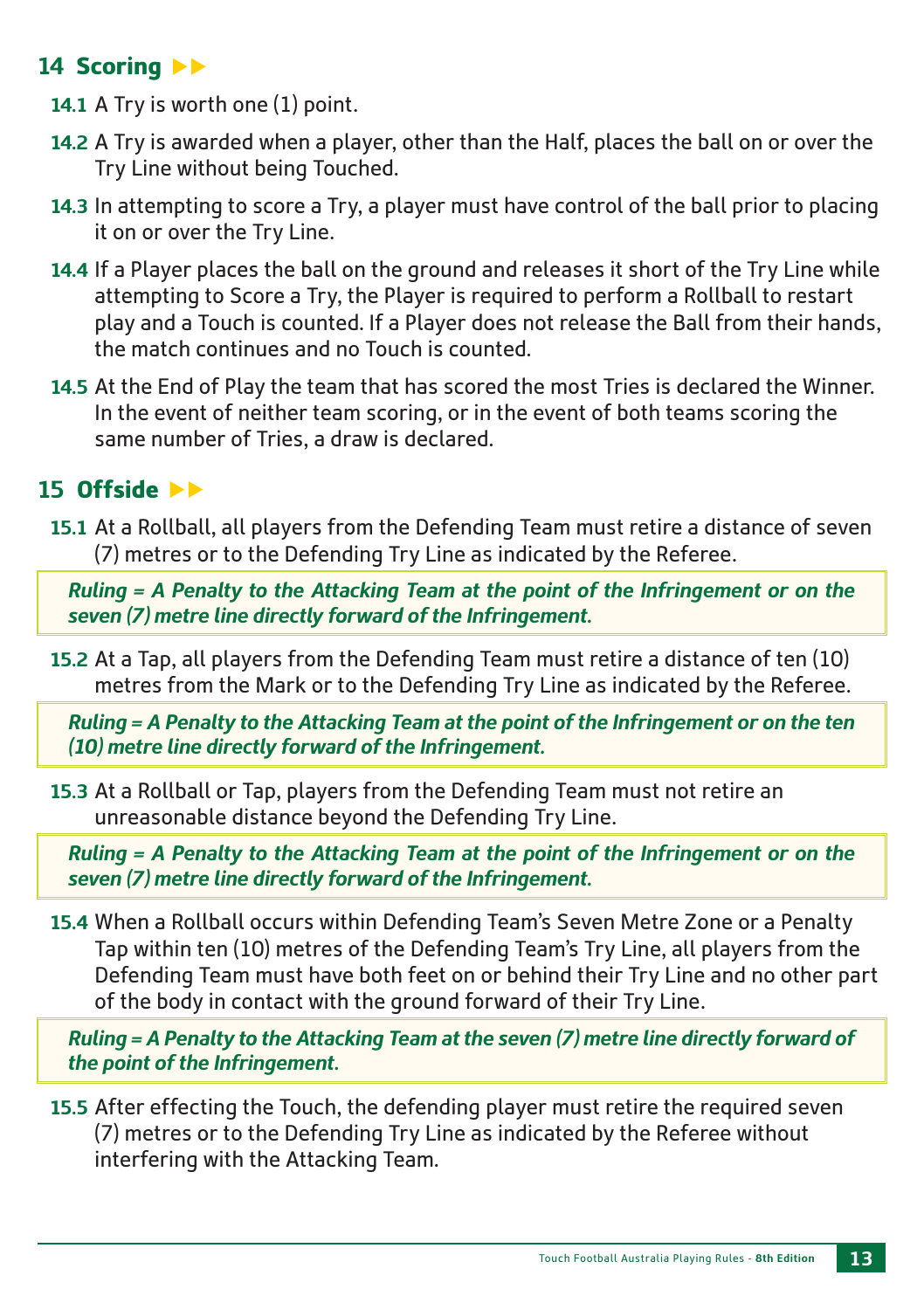*Ruling = A Penalty to the Attacking Team ten (10) metres forward of the Infringement or if on the Defensive Try Line, on the seven (7) metre line.*

#### 16 Obstruction  $\blacktriangleright\blacktriangleright$

**16.1** A player in Possession must not run or otherwise move behind other attacking players or the Referee in an attempt to avoid an Imminent Touch.

*Ruling = A Penalty to the non-offending Team at the point of the Infringement.* 

**16.2** The player in Possession is not to hold or otherwise impede a defending player in any way.

*Ruling = A Penalty to the non-offending Team at the point of the Infringement.* 

**16.3** An attacking player in support of the player in Possession may move as necessary to achieve a supporting position but must not grab, hold, push or otherwise deliberately interfere with a defending player attempting to make a Touch

*Ruling = A Penalty to the non-offending Team at the point of the Infringement or on the seven (7) metre line if the Infringement occurs in the In-Goal Area.* 

**16.4** Players in the Defending Team may not obstruct or interfere with an attacking player.

*Ruling = A Penalty to the non-offending Team at the point of the Infringement or on the seven (7) metre line if the Infringement occurs in the In-Goal Area.* 

- **16.5** Should a supporting, attacking player cause an apparent and involuntary or accidental Obstruction and the player in Possession ceases movement to allow a Touch to be made, the Touch is to count.
- **16.6** If the Referee causes Obstruction on either an attacking player or a defending player including when the ball makes contact with the Referee, play should pause and recommence with a Rollball at the Mark where the interference occurred and the Touch count remains unchanged.

#### 17 Interchange  $\blacktriangleright\blacktriangleright$

- **17.1** Players may Interchange at any time.
- **17.2** There is no limit to the number of times a player may Interchange.
- **17.3** Interchange players must remain in their Interchange Area for the duration of the match.
- **17.4** Interchanges may only occur after the player leaving the Field of Play has entered the Interchange Area.
- **17.5** Players leaving or entering the Field of Play shall not hinder or obstruct play.

*Ruling = A Penalty to the non-offending Team at the point of the Infringement.*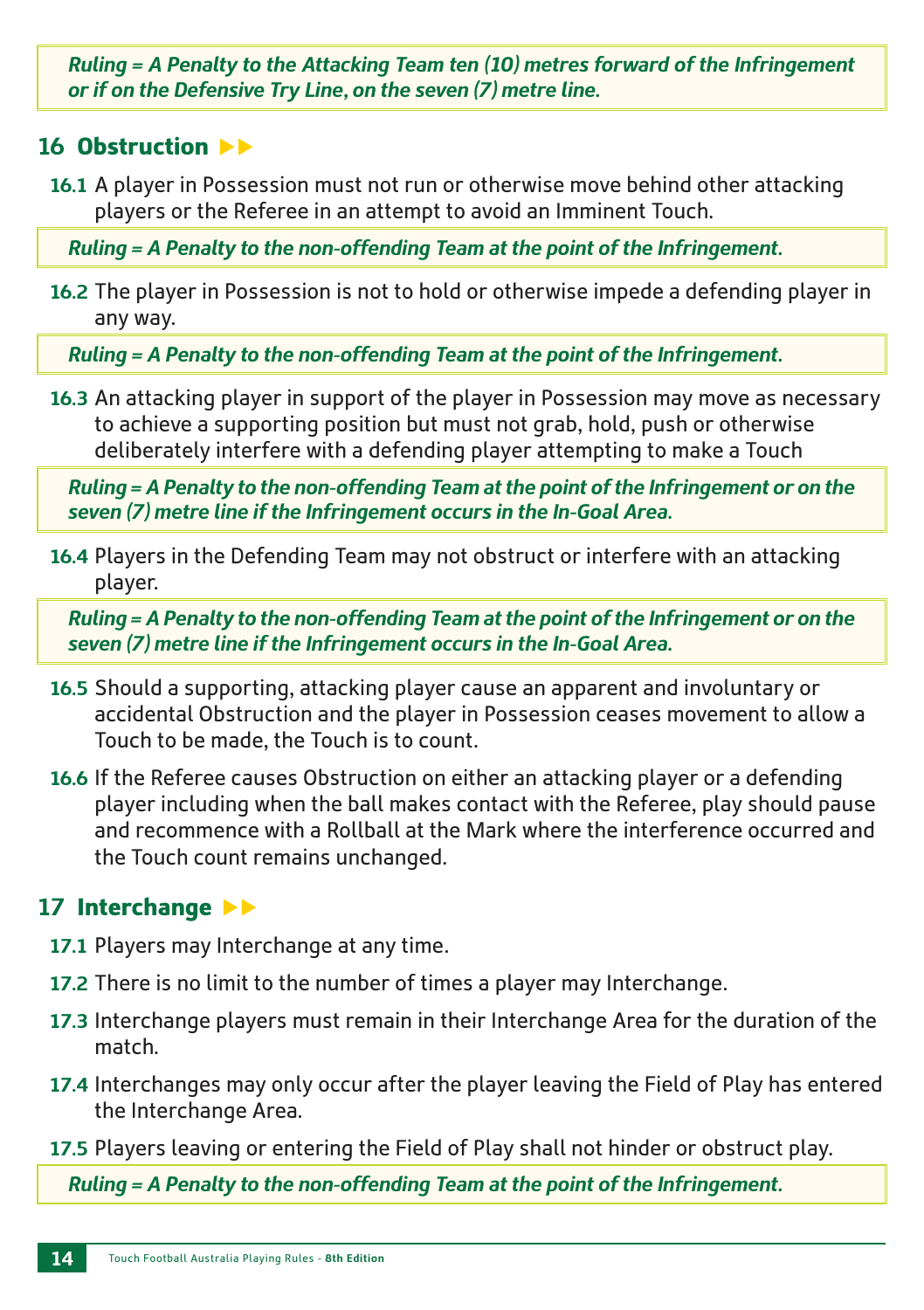**17.6** Players entering the Field of Play must take up an Onside position before becoming involved in play.

*Ruling = A Penalty to the non-offending Team at the point of the Infringement.*

**17.7** When an intercept has occurred or a line break made, players are not permitted to Interchange until the next Touch has been made or ball becomes Dead.

*Ruling A = If a player enters the Field of Play and prevents the scoring of a Try, a Penalty Try will be awarded and the offending player sent to the Sin Bin.*

*Ruling B = If a player enters the Field of Play but does not impede the scoring of a Try the offending player will be sent to the Sin Bin.*

**17.8** Following a Try, players may Interchange at will, without having to wait for the player to enter the Interchange Area, but must do so prior to the Tap being taken to recommence play.

#### 18 Penalty  $\blacktriangleright\blacktriangleright$

**18.1** The Tap must be performed in accordance with the Definitions.

*Ruling = The Referee will instruct the offending Team to return to the Mark and perform the Tap again.*

- **18.2** For Infringements that occur between seven (7) metre lines, the Mark for the Penalty Tap is at the point of Infringement unless otherwise indicated by the Referee.
- **18.3** For Infringements that occur within the Seven Metre Zone the Tap must be taken at the nearest seven (7) metre line.
- **18.4** For Infringements that occur beyond the Field of Play or in the In-Goal Area the Mark is seven (7) metres infield from the Sideline, or directly forward of the Infringement on the seven (7) metre line nearest the Infringement or at a position indicated by the Referee.
- **18.5** The Mark must be indicated by the Referee before a Penalty Tap is taken.
- **18.6** The Penalty Tap must be performed without delay after the Referee indicates the Mark.

*Ruling = A Penalty to the non-offending team at the point of Infringement.*

- **18.7** A player may perform a Rollball instead of a Penalty Tap and the player who receives the ball does not become the Half.
- **18.8** If the Defending Team is penalised three (3) times upon entering their Seven Metre Zone during a single Possession, the last offending player will be given an Exclusion until the end of that Possession.
- **18.9** A Penalty Try is awarded if any action by a player, Team official or spectator,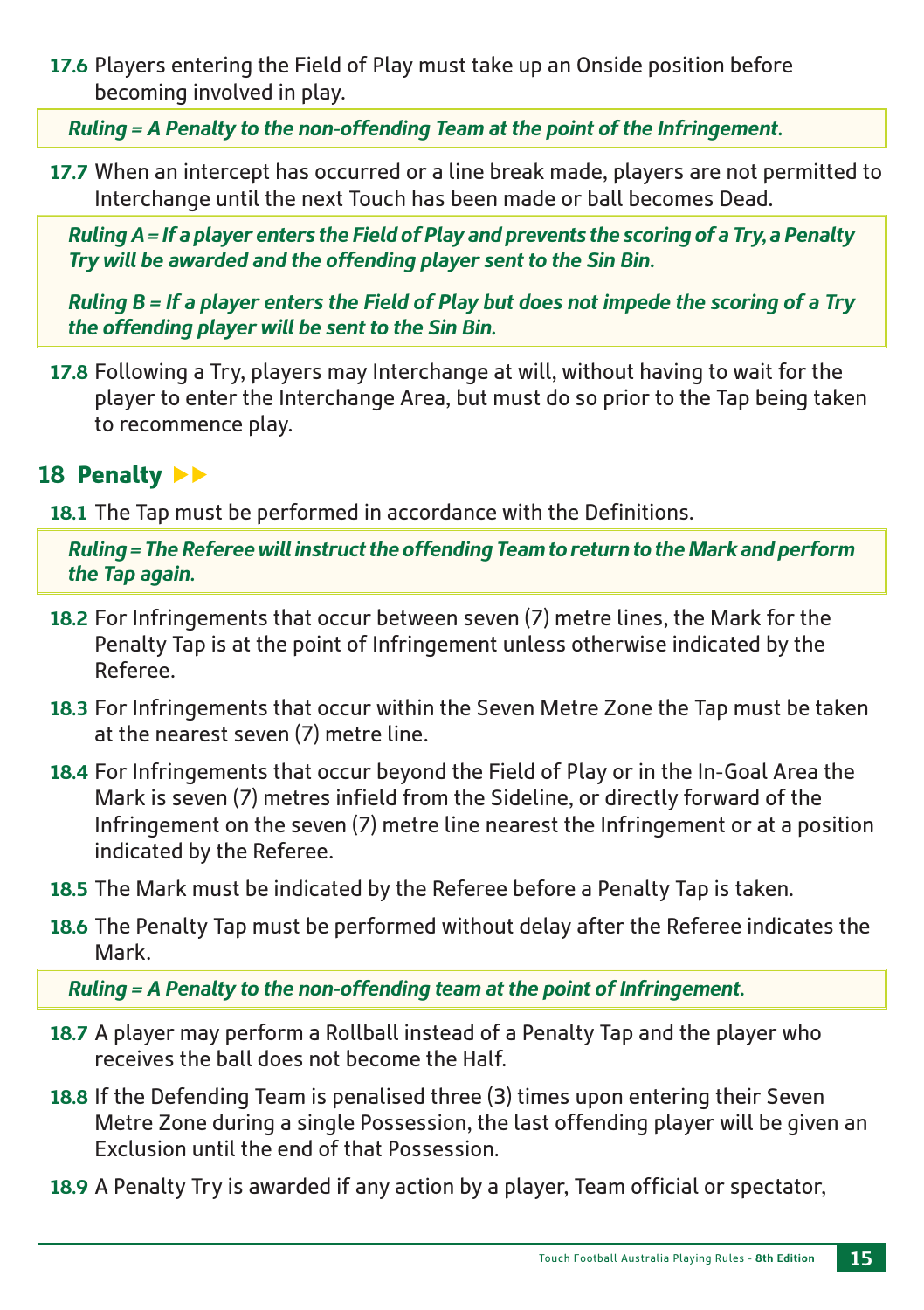deemed by the Referee to be contrary to the Rules or spirit of the game clearly prevents the Attacking Team from scoring a Try.

#### **19** Advantage

- **19.1** Where a Defending Team player is Offside at a Tap or Rollball and attempts to interfere with play, the Referee will allow Advantage or award a Penalty, whichever is of greater Advantage to the Attacking Team.
- **19.2** Should the Attacking Team in the act of taking the Advantage subsequently infringe, the Ruling on the initial Infringement will apply.

#### 20 Misconduct **>>**

- **20.1** Misconduct warranting Penalty, Forced Interchange, Sin Bin or Dismissal includes:
	- **20.1.1** Continuous or regular breaches of the Rules;
	- **20.1.2** Swearing towards another player, Referee, spectator or other match official;
	- **20.1.3** Disputing decisions of Referees or other match official(s);
	- **20.1.4** Using more than the necessary physical force to make a Touch;
	- **20.1.5** Poor sportsmanship;
	- **20.1.6** Tripping, striking, or otherwise assaulting another player, Referee, spectator or other match official; or
	- **20.1.7** Any other action that is contrary to the spirit of the game.

#### **21** Forced Interchange

**21.1** Where the Referee deems it necessary to implement a Forced Interchange following an Infringement, the Referee is to stop the match, direct the ball to be placed on the Mark, advise the offending player of the reason for the Forced Interchange, direct that player to return to the Interchange Area, display the relevant signal and award a Penalty to the non-offending Team.

#### **22** Sin Bin

- **22.1** The on-field Referee is required to indicate the commencement and the end of the Sin Bin time.
- **22.2** Any player sent to the Sin Bin must stand in the Sin Bin Area at the opposition's end of the Field of Play and on the same side as their Interchange Area.
- **22.3** Any player sent to the Sin Bin must return to the Interchange Area prior to reentering the Field of Play.
- **22.4** Any action that causes the Touch Count to restart will result in a continuation of that Possession. For the avoidance of doubt, should a defender knock the ball down or give away a Penalty, this does not mean that the Possession has been completed, but rather the Possession continues.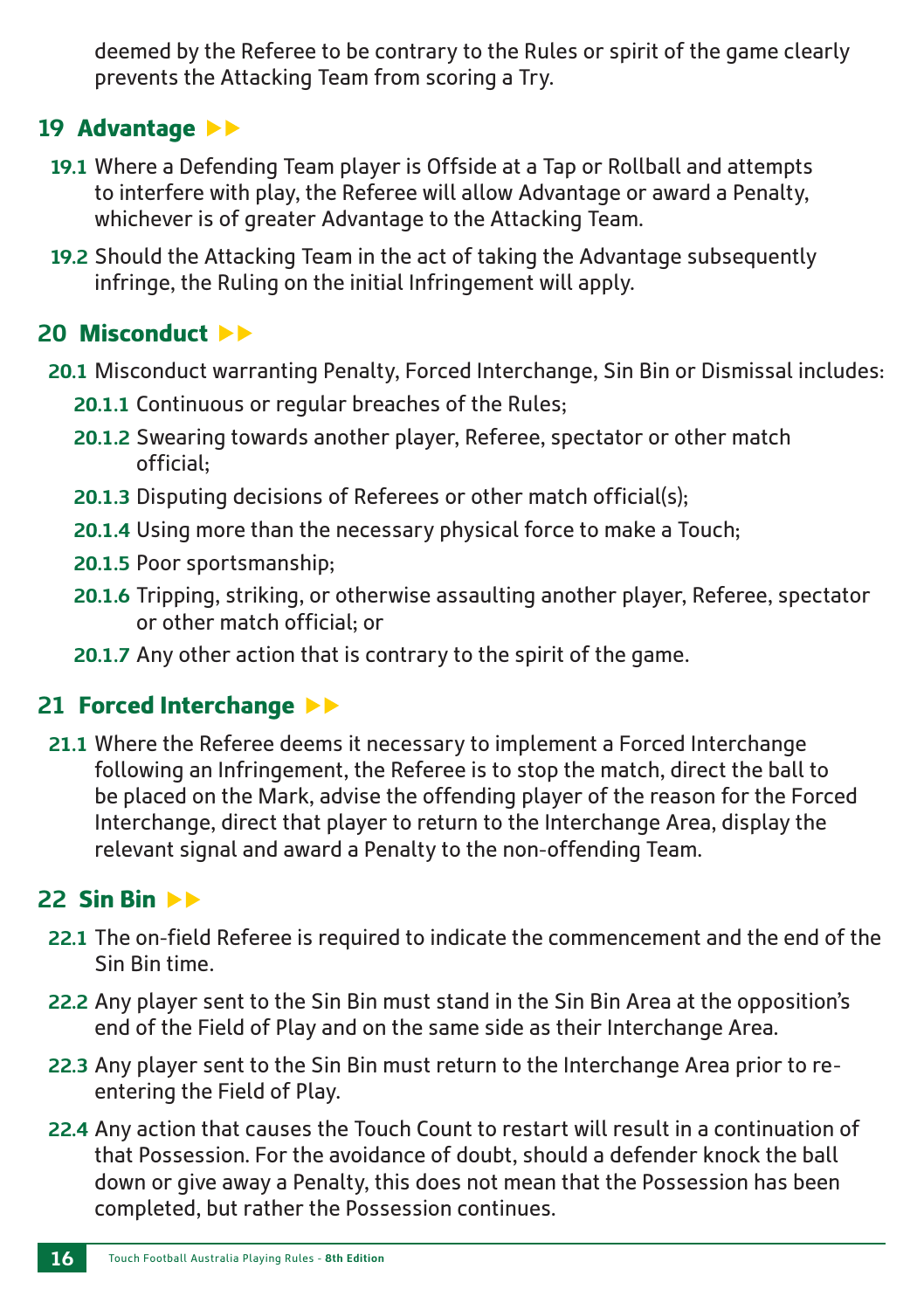#### **23** Dismissal

- **23.1** A player or official dismissed for misconduct is to take no further part in that match and is to move to and remain outside the Perimeter for the remainder of the match.
- **23.2** The dismissed player or official cannot be replaced and, in accordance with TFA Disciplinary Regulations, that player shall receive an automatic two (2) match suspension.

#### **24** Drop-Off

- **24.1** Should a Winner be required in drawn matches, the following Drop-Off procedure is used to determine a Winner.
	- **24.1.1** Each Team will reduce their on-field Team to four (4) players and within 60 seconds take up a position to restart play from the Halfway Line, defending the same end of the field as at the End of Play.
	- **24.1.2** The Drop-Off commences with a Tap from the centre of the Halfway Line by the Team that did not commence the match with Possession.
	- **24.1.3** The Drop-Off will commence with a two (2) minute period of extra time.
	- **24.1.4** Should a Team be leading at the expiration of the two (2) minute period of extra time then that Team will be declared the Winner and Match complete.
	- **24.1.5** Should neither Team be leading at the expiration of two (2) minutes, a signal is given and the match will pause at the next Touch or Dead Ball. Each Team will then remove another player from the Field of Play.
	- **24.1.6** The Match will recommence immediately after the players have left the field at the same place where it paused (i.e. the Team retains Possession at the designated number of Touches, or at Change of Possession due to some Infringement or the sixth Touch) and the Match will continue until a Try is scored.
	- **24.1.7** There is no time off during the Drop-Off and the clock does not stop at the two (2) minute interval.
	- **24.1.8** Substitution during the Drop-Off is permitted in accordance with normal Interchange Rules.
- **24.2** Mixed gender Teams may have no more than (2) males on the field during the Drop-Off.
	- **24.2.1** In the case of a male player serving time in the Sin Bin at the commencement of the Drop-Off the offending Team will start with no more than one (1) male on the field.
	- **24.2.2** Where a male player has been dismissed for the remainder of the match, the offending Team will be permitted to have no more than one (1) male on the field for the duration of the Drop-Off.
- **24.3** At the commencement of the Drop-Off, if there is a player serving time in the Sin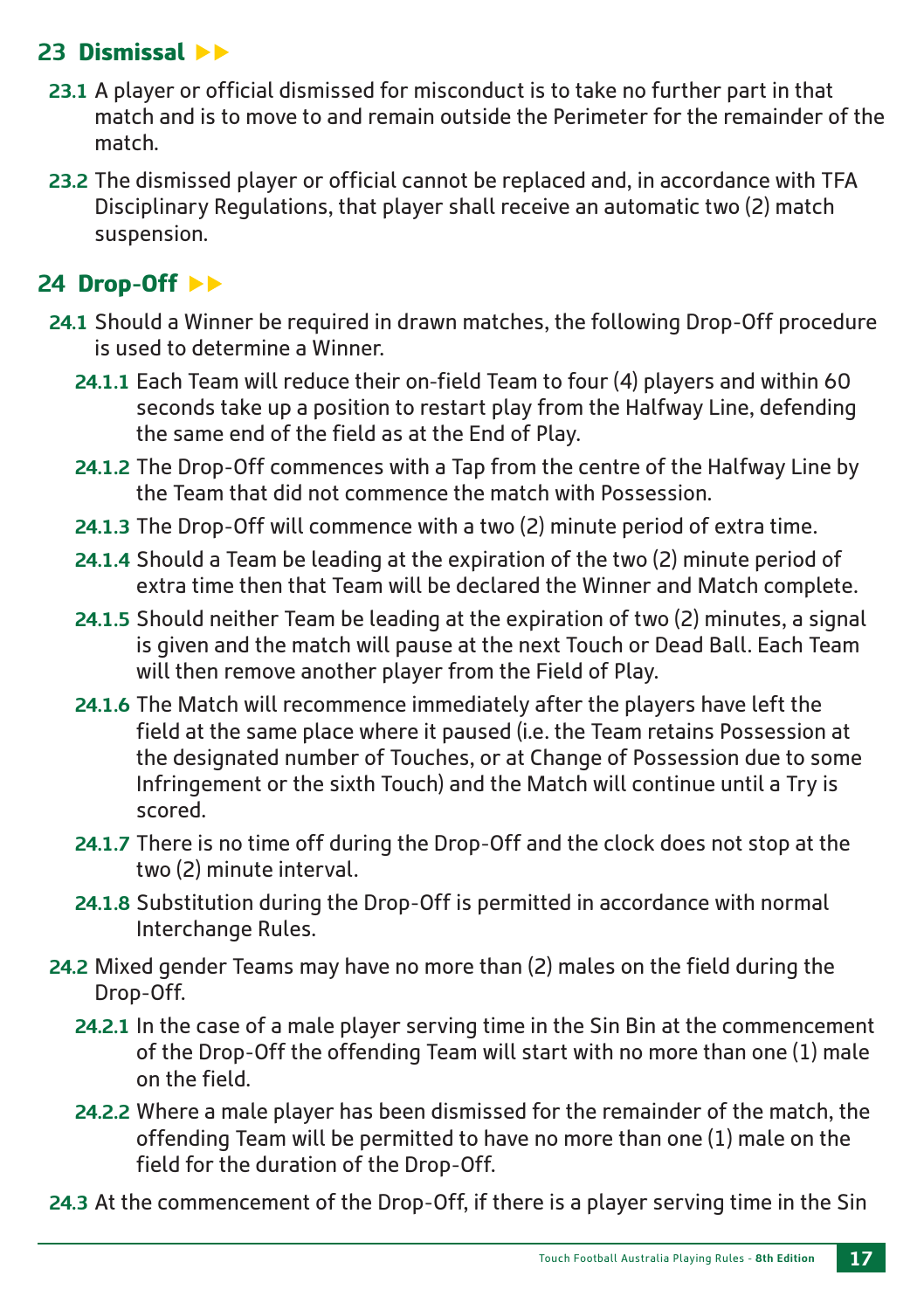Bin and is yet to complete the required time, their Team commences the Drop-Off with one (1) less player on the field than their opposition and continues to play with one (1) player less until the Sin Bin period has been completed.

- **24.4** At the commencement of the Drop-Off, if a Team has had a player dismissed for the remainder of the match that Team continues to play with one (1) player less than the opposition Team for the duration of the Drop-Off.
- **24.5** For the avoidance of doubt for clauses 24.3 and 24.4 the non-offending Team will retain a numerical advantage on the Field of Play during the Drop-Off.

#### **25** Match Officials

- **25.1** The Referee is the sole judge on all match related matters inside the Perimeter for the Duration of a match, has jurisdiction over all players, coaches and officials and is required to:
	- **25.1.1** Inspect the Field of Play, Line Markings and Markers prior to the commencement of the Match to ensure the safety of all participants.
	- **25.1.2** Adjudicate on the Rules of the game;
	- **25.1.3** Impose any sanction necessary to control the match;
	- **25.1.4** Award Tries and record the progressive score;
	- **25.1.5** Maintain a count of Touches during each Possession;
	- **25.1.6** Award Penalties for Infringements against the Rules; and
	- **25.1.7** Report to the relevant competition administration any Sin Bins, Dismissals or injuries to any participant sustained during a Match.
- **25.2** Only Team captains are permitted to seek clarification of a decision directly from the Referee. An approach may only be made during a break in play or at the discretion of the Referee.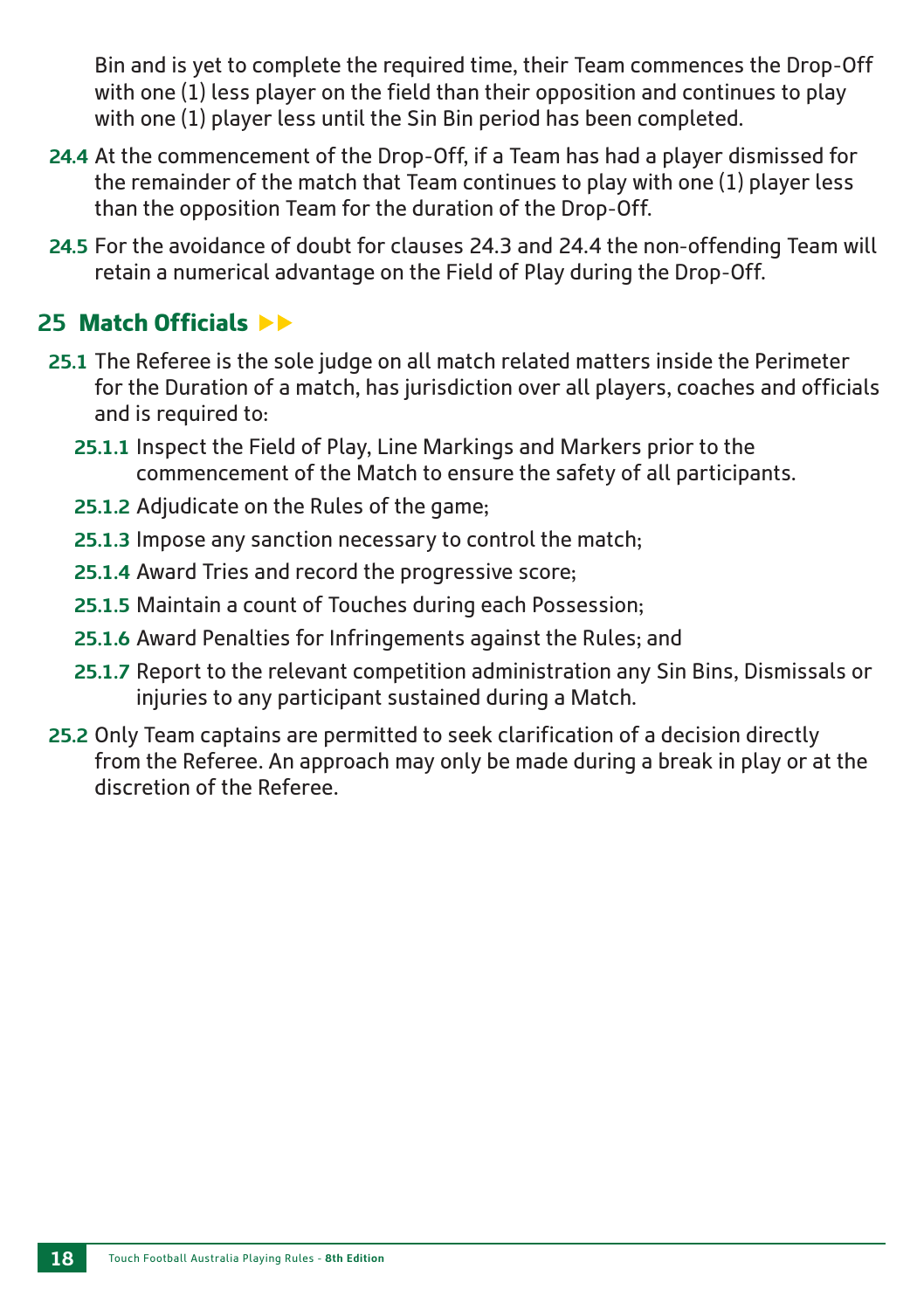## Appendix 1 – Field of Play